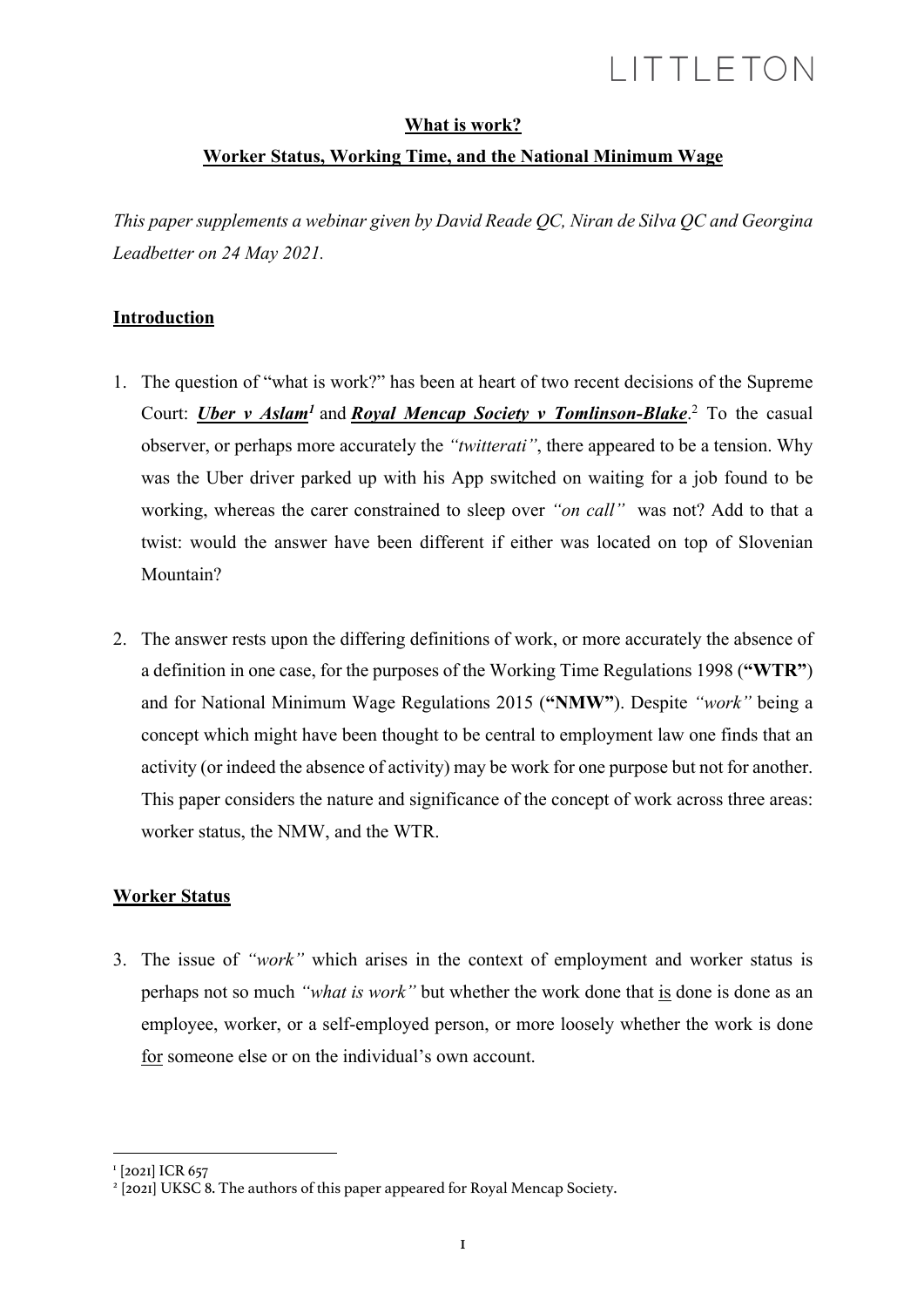4. Therefore, before addressing the differences between *"work"* for the purposes of working time and *"work"* for the purposes of the NMW, this paper considers the relevance of work for the purposes of employer or a worker. Various aspects of the test for employee or worker status have had primacy over the history of status cases - mutuality of obligation, personal service, control – this paper considers where the law stands.

### **The Legislation**

5. Section 230 of the Employment Rights Act 1996 states:

*(1) In this Act "employee" means an individual who has entered into or works under (or, where the employment has ceased, worked under) a contract of employment.*

*(2) In this Act "contract of employment" means a contract of service or apprenticeship, whether express or implied, and (if it is express) whether oral or in writing.*

*(3) In this Act "worker" (except in the phrases "shop worker" and "betting worker") means an individual who has entered into or works under (or, where the employment has ceased, worked under)—*

*(a) a contract of employment, or*

*(b) any other contract, whether express or implied and (if it is express) whether oral or in writing, whereby the individual undertakes to do or perform personally any work or services for another party to the contract whose status is not by virtue of the contract that of a client or customer of any profession or business undertaking carried on by the individual;*

*and any reference to a worker's contract shall be construed accordingly.*

- 6. The definition of a 'limb b' worker in ERA section 230(3)(b) is precisely the same as the definition of worker in regulation 2 of the WTR and section 54 of the National Minimum Wage Act 1998 (**"the NMW Act"**). Claims for underpayments in contravention of the Working Time Regulations 1998 and the NMW Act 1998 are generally brought as unlawful deduction of wages claims under the Employment Rights Act, in particular because of the more favourable 'back stop' provisions which may entitle the claimant to a longer period of loss.
- 7. Further, the test for 'worker' status in the above legislation is the same as the test for 'employee' status in the Equality Act 2010 (*Pimlico Plumbers* [2018] ICR 1511).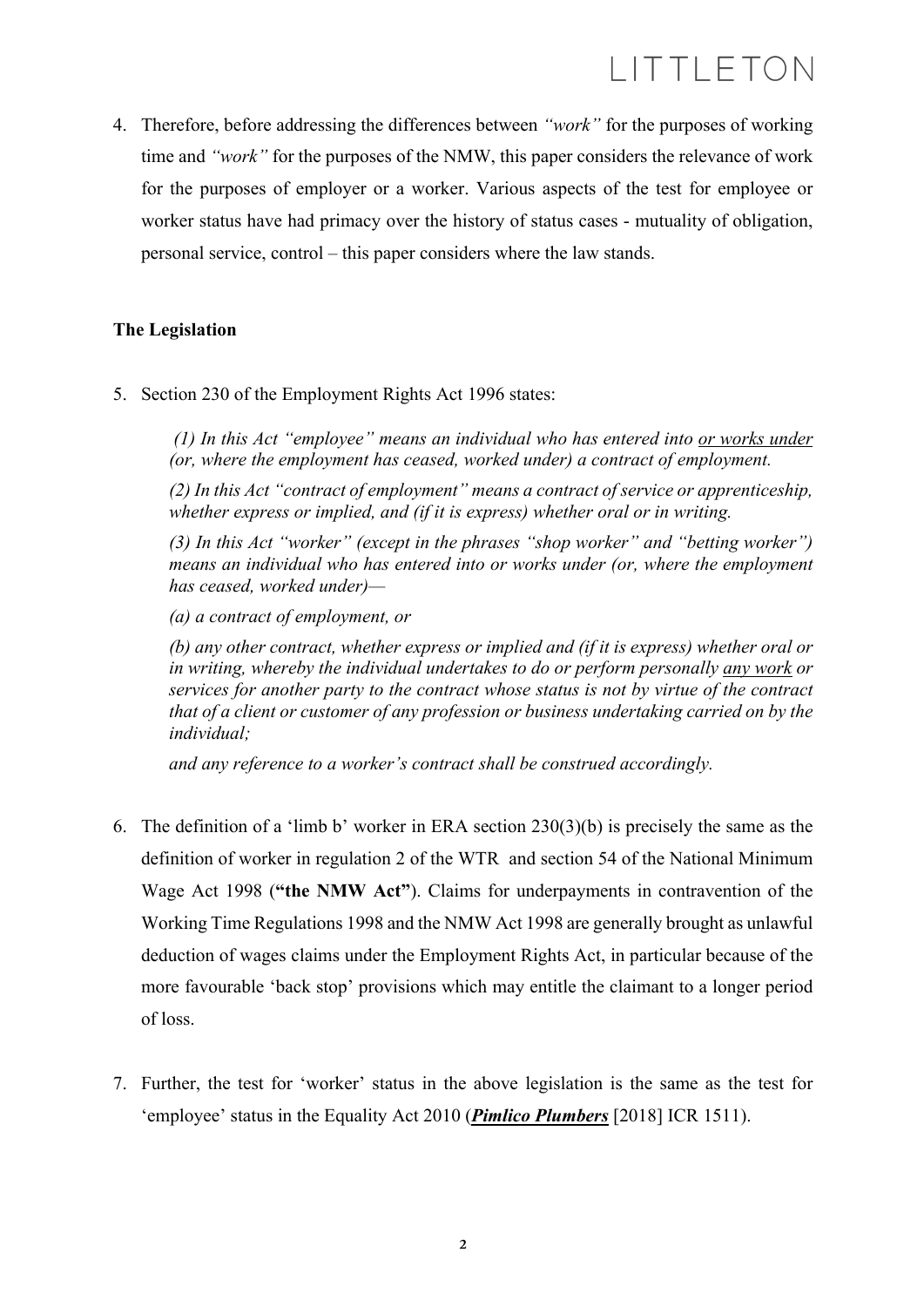### **The Contract**

8. Before turning to the various aspect of the status tests, it is necessary in the light of the Supreme Court's judgment in *Uber* to consider the relevance of the express contract between the parties. In that judgment, Lord Leggatt quoted the case of *McCormick*, in which the Supreme Court of Canada had held (emphasis added):

*Deciding who is in an employment relationship … means, in essence, examining how two synergetic aspects function in an employment relationship: control exercised by an employer over working conditions and remuneration, and corresponding dependency on the part of a worker. … The more the work life of individuals is controlled, the greater their dependency and, consequently, their economic, social and psychological vulnerability in the workplace …*

9. Focusing on these considerations of 'control' and dependency, he went on:

*…it can immediately be seen that it would be inconsistent with the purpose of this legislation to treat the terms of a written contract as the starting point in determining whether an individual falls within the definition of a "worker". To do so would reinstate the mischief which the legislation was enacted to prevent. It is the very fact that an employer is often in a position to dictate such contract terms and that the individual performing the work has little or no ability to influence those terms that gives rise to the need for statutory protection in the first place. The efficacy of such protection would be seriously undermined if the putative employer could by the way in which the relationship is characterised in the written contract determine, even prima facie, whether or not the other party is to be classified as a worker. Laws such as the National Minimum Wage Act were manifestly enacted to protect those whom Parliament considers to be in need of protection and not just those who are designated by their employer as qualifying for it.*

- 10. Therefore, it is not simply the case that the contract of employment is not determinative of status (something with which we were already familiar with from *Autoclenz v Belcher* [2011] **ICR 1157**) it is no longer even the starting point.
- 11. As a result, there will be greater focus in many cases on the actual work being carried out by putative worker for true picture of the working relationship – to ascertain whether the sort of person who should be protected by legislation.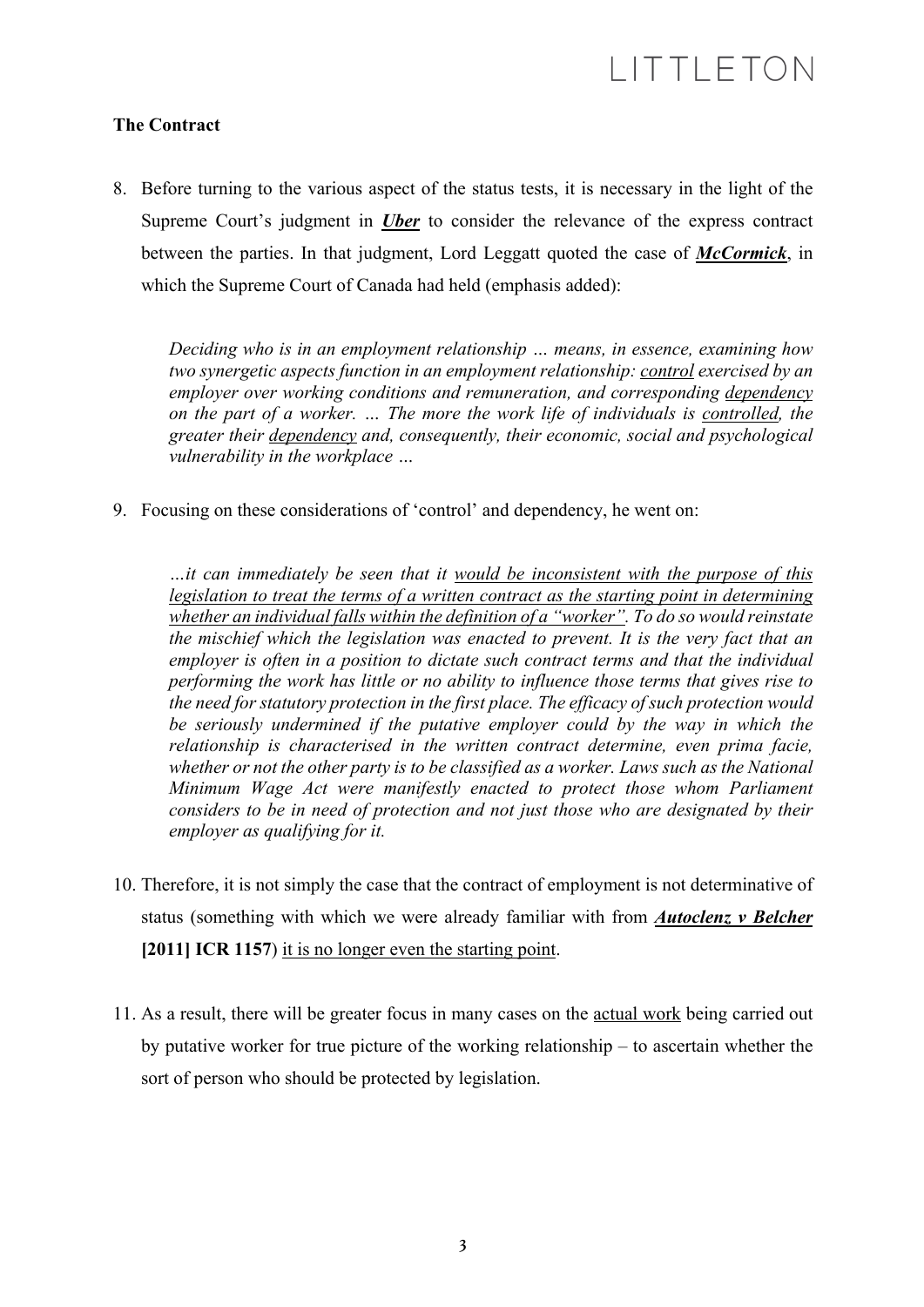### **Control**

- 12. These considerations of 'control' and 'dependency' can be seen clearly in the factors that the Supreme Court relied on in finding that the *Uber* claimants were workers:
	- a. Uber's control over pay;
	- b. Uber's dictation of contractual terms;
	- c. Uber's control over choice of fares;
	- d. Uber's control over how the workers deliver their services;
	- e. Uber's restriction on communication with passengers.
- 13. Once status was established in *Uber*, separate questions arose as to when the workers were working for the purposes of the WTR and the NMW. These questions are addressed below.
- 14. The Supreme Court in *Uber* considered but did not decide the question of whether someone who had been found to be a worker was working at times when they were carrying out work for more than one employer (a situation which apply to 'multi-apping' drivers, to couriers and even to on-call care providers). However, this could even be a question of status itself – if the individual were simultaneous working for multiple employers, they might be found to be working on their own account and therefore self-employed.

### **Personal Service**

- 15. One issue which did not arise in *Uber* is the issue of 'personal service'. The statutory test provides that work must be 'performed personally' for there to be worker status. If there is a genuine and unfettered right for the individual to substitute someone else, then they will not be a worker.
- 16. However, difficult issues arise where there is a limited right to substitute someone else. In *Pimlico Plumbers*, a distinction was drawn by the Supreme Court between a right of substitution only to a suitable qualified colleague on the one hand (which did not necessarily undermine worker status) to a situation where the employer was *"uninterested"* in the identity of substitute (which did). The Court went on to say that in some cases,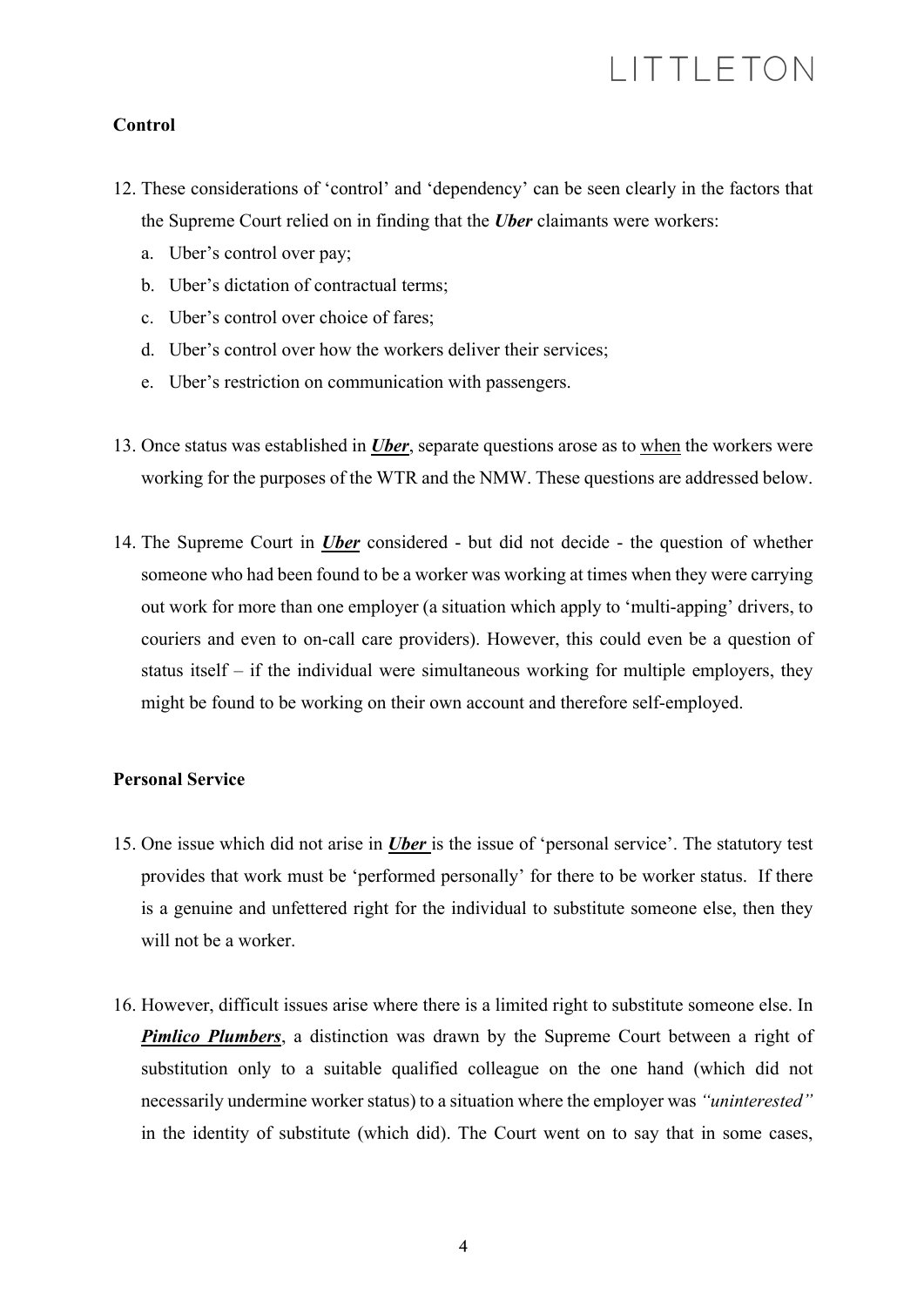Tribunals might consider whether personal performance was a *"dominant feature"* of the relationship.

#### **Mutuality of Obligation**

- 17. Much of the confusion around the concept of 'mutuality of obligation' arises from the fact that it is used, even in the case law, in two different senses. In the first sense, it is used simply to describe what is needed for a contractual bargain to exist.
- 18. It is the second sense which is more relevant to status: this refers to an obligation on a putative worker to accept and perform some minimum amount of work for the putative employer, who is obliged to offer some work and pay for it.
- 19. The issue arises most commonly in cases where the worker carries out assignments between which there are periods when they are not working. In *Windle v MOJ* [2016] ICR 721, the Court of Appeal took into account the absence of mutuality of obligation between assignments to uphold the Tribunal's judgment that two interpreters were not workers.
- 20. In *HMRC v Professional Game Match Officials Board* [2020] UKUT 147 (TCC), which concerned the tax status of part-time lower-league referees, the Upper Tribunal took into account the fact that the referees could turn down assignments (which lasted around a week in relation to each match) not only before the assignment but even after the assignment had been affected and without having to arrange a substitute. This case is on appeal to the Court of Appeal and due to be heard in June 2021.

### **Comparing 'Employee' and 'Worker' Status**

- 21. The differences between employment status and worker status have been eroded over time. It is also relevant to note that many cases do not consider the distinction between the two because claimants wish only to have 'worker' status and do not wish to be held to be employees. However, some differences remain.
- 22. One difference is that a lower degree of mutuality might be required to confer employment status. In the recent case of *Somerville v NMC*, the EAT upheld the judgment of the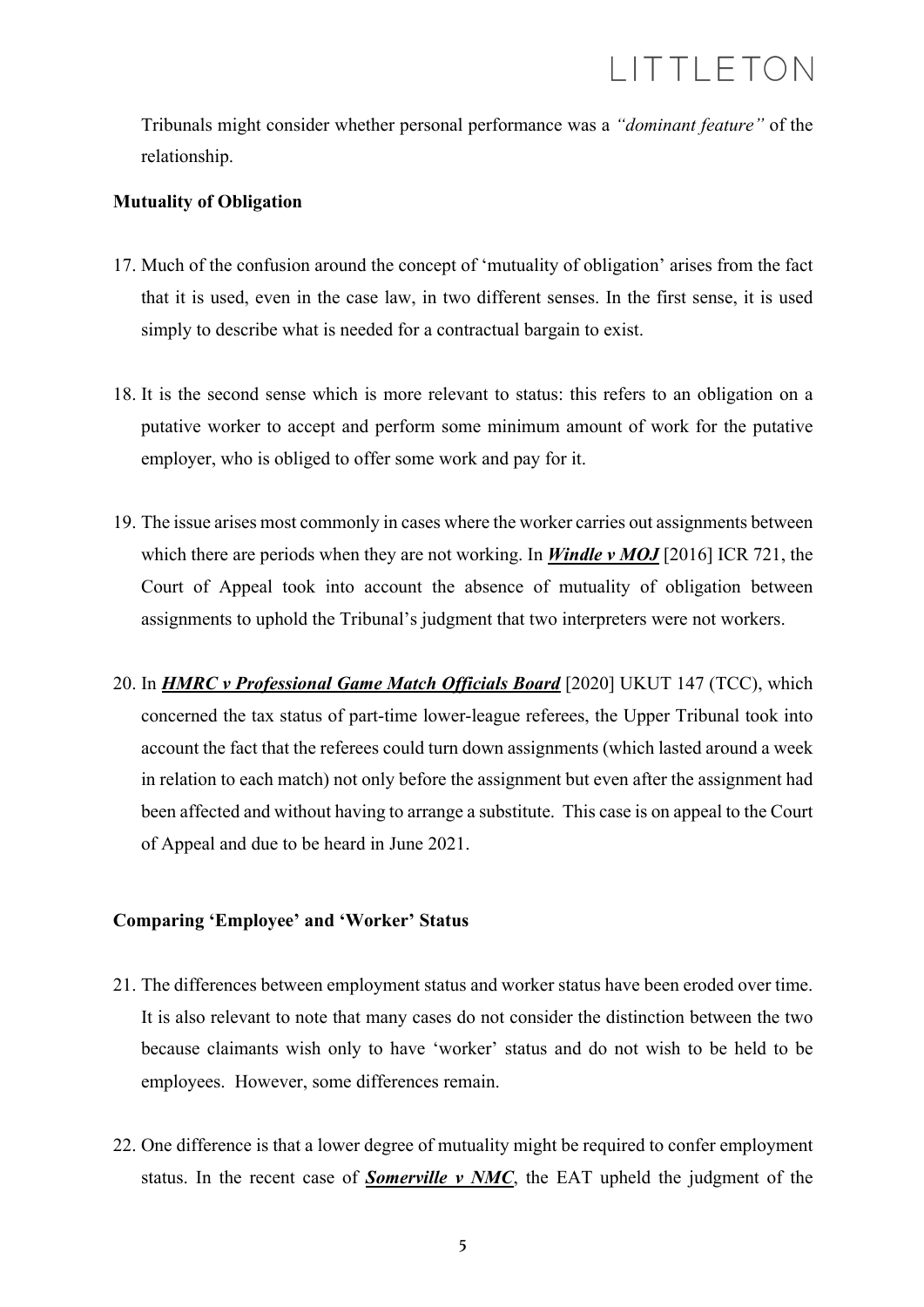Tribunal that there was insufficient mutuality of obligation between assignments to give rise to an employment contract but there were sufficient obligations on each side to create the necessary contractual relationship in the context of worker status and the absence of mutual obligations to offer or accept a minimum amount of work was not incompatible with worker status.

- 23. In *Windle*, the Court of Appeal (Underhill LJ) described the difference by stating that similar issues are engaged when considering employment and work status but there is a lower 'passmark' for worker status. *Somerville* may be seen as an example of this, although the Windle 'passmark' was not referred to.
- 24. Further, taking financial risk points away from employment status towards worker status, as in *Pimlico Plumbers*. However, a note of caution here is that doing business on one's own account is a feature of self-employed status so it seems only where there is an 'intermediate' degree of financial risk that the individual will be a worker but not an employee.

#### **The Way Forward**

- 25. It may be recalled that the Taylor Review of modern working practices recommended that the tests that determine whether someone is self-employed or has worker rights should place more emphasis on control and less on the notional right - said to be rarely exercised in practice - to send a substitute, reflecting new business employment models.
- 26. The Government agreed with the conclusion that businesses should not be able to avoid their responsibilities by trying to misclassify or mislead their staff. The Government's Good Work Plan 2018 contained a proposal to therefore bring forward legislation to make access to a written statement a 'day one' right for both employees and workers and to expand the information required in the statement. However, the Employment Bill was not in the Queen's Speech on 11 May 2021 so this remains something to watch out for.
- 27. Lastly, Lord Hendy has sought permission to bring a private members' bill for the creation of a single unified status whereby: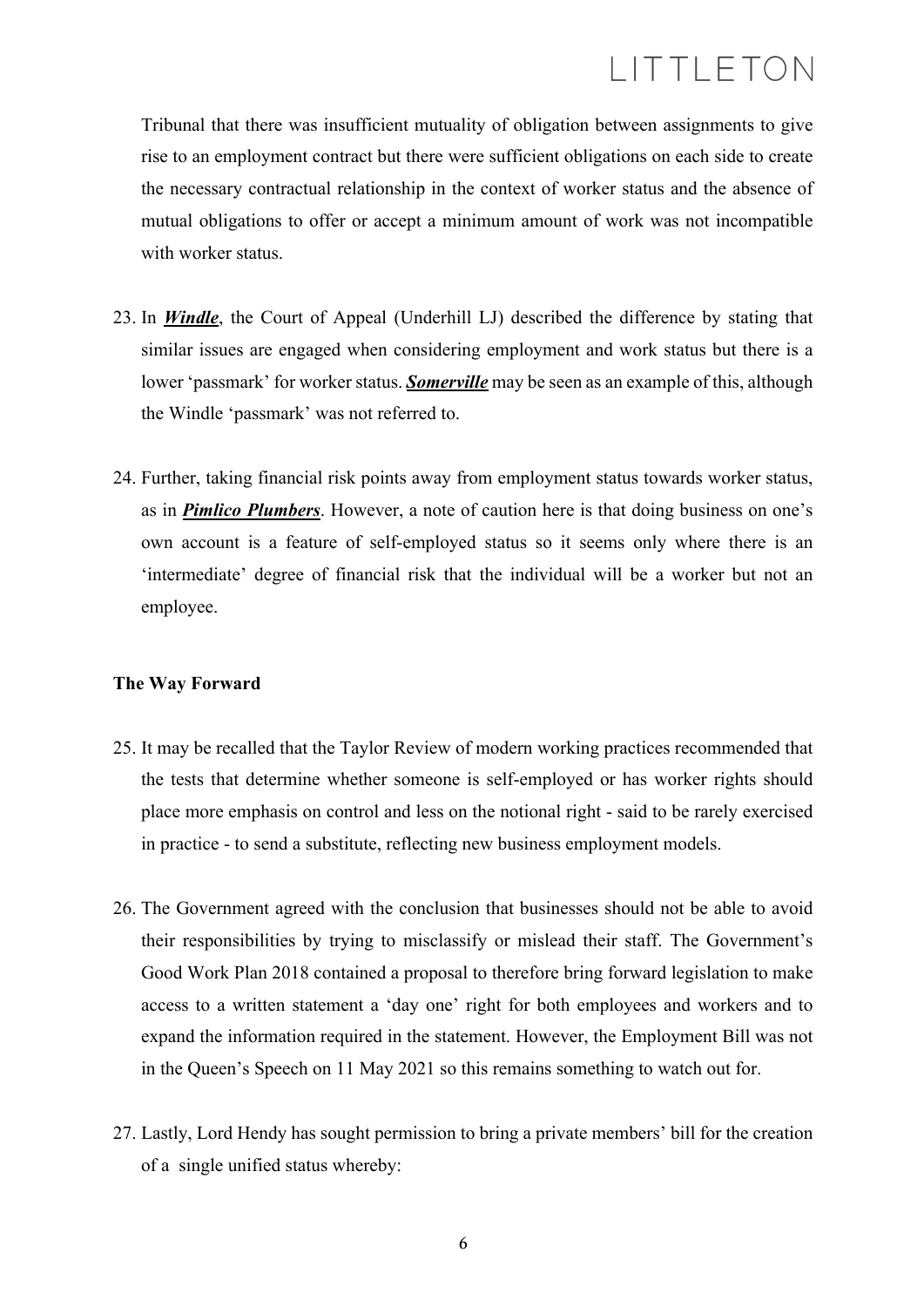- a. The individual is engaged by another to provide labour;
- b. They not genuinely operating a business on own account; and
- c. The burden is on the employer to show that the individual is not an employee.
- 28. Although not many private members bills find their way to statute books, this is also one to watch out for.

### **National Minimum Wage**

- 29. The NMW regime has lately been under the spotlight in part prompted by the decision of *Royal Mencap Society v Tomlinson-Blake*. In *Mencap*, discussed further below, the Supreme Court held that a sleep-in worker was not entitled to the NMW for the entirety of a sleep-in shift, but only for hours spent awake for the purpose of working. This decision has prompted much critical commentary, in large part arguing that care workers are providing a valuable service at the expense of their own freedom during their sleep-in shift and to deprive them of the minimum wage during this time is to devalue their work and facilitate their exploitation.
- 30. Lady Arden opened her leading judgment in *Mencap* by paying tribute to the importance of care work in society, before turning to the question on appeal:

*"the key question with which these appeals are concerned: how is the number of hours in their case to be calculated for the purposes of the National Minimum Wage (or "NMW")?.3*

- 31. That this question makes no mention of the word *"work"* at all is revealing of the nature of the NMW framework. Within this framework, the key question is always which hours are to be counted.
- 32. By way of illustration, the National Minimum Wage Regulations 2015 (**"the 2015 Regulations"**) and their predecessor contain exemptions carved out from the regime for a number of types of activity which on any common sense view constitute work, but are for

<sup>3</sup> Paragraph 2.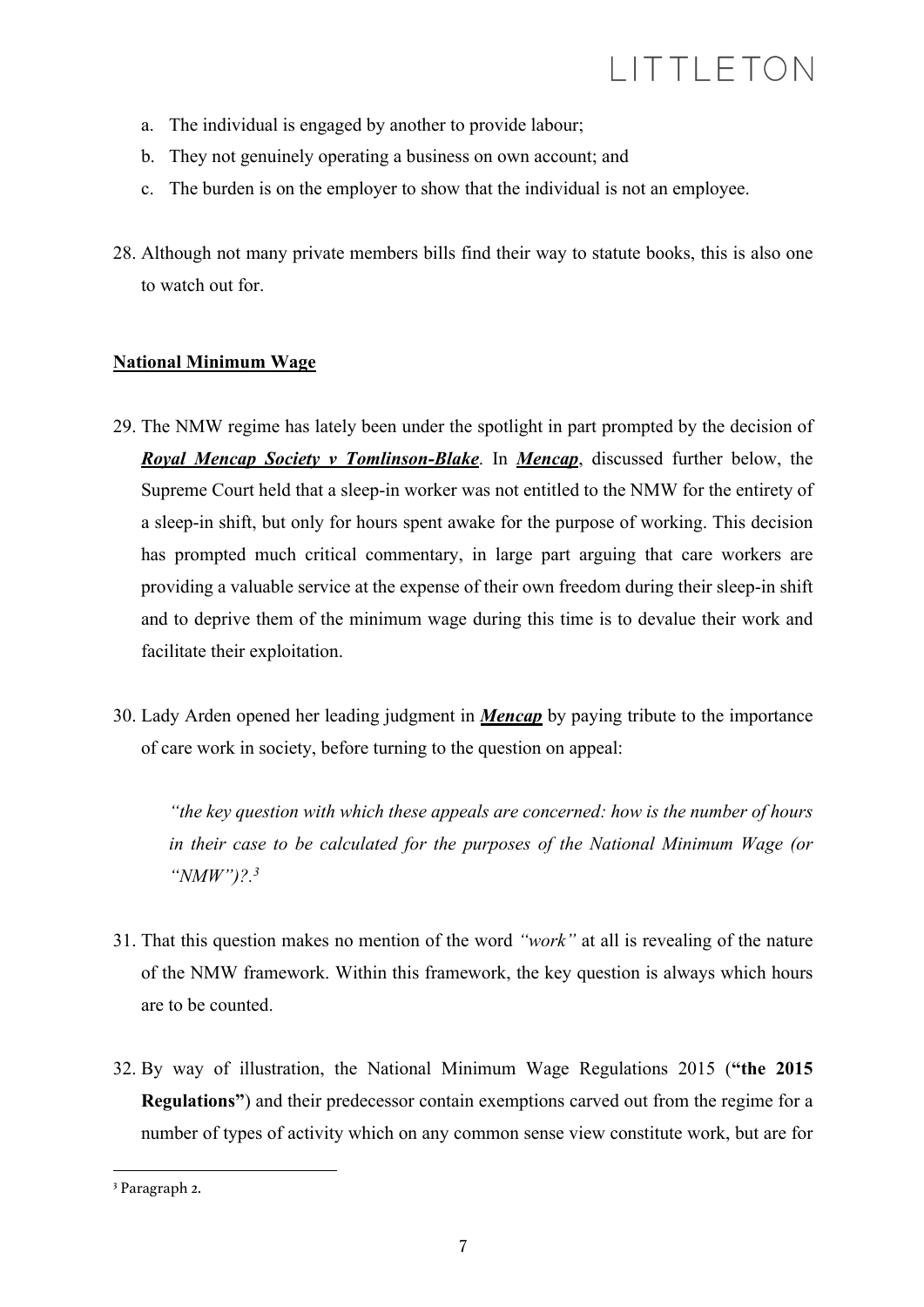NMW purposes not to be counted: work undertaken by one who lives in the home (such as an *au pair*) (Regulation 57); work by a member of a family pursuant to the family business (Regulation 58); and a work placement lasting up to a year undertaken within a higher education or further education course (Regulation 53). The exemptions notably do not shy away from the language of work (*"'work' does not include any work done by a worker in relation to an employer's family household […]"*) but rather specify in which circumstances those work hours, or hours ancillary to work, attract the state-mandated minimum wage.

### **The origins of the NMW framework**

- 33. Although in the UK today there is a broad consensus for the minimum wage and a strong sense of scepticism that anyone should fall beyond its protection, this was far from being the case when the regime was introduced.
- 34. In 1998 the Low Pay Commission was created, comprising representatives from employer, employee and academic backgrounds.<sup>4</sup> The Commission was tasked with consulting widely in order to understand the social and economic implications of the minimum wage, and to make recommendations which would inform the coverage and initial level of the NMW.
- 35. As succinctly described by Lady Arden, the Commission's reports are of a particular and unusual significance:<sup>5</sup>

*The Secretary of State can refer matters to it for its consideration at any time in accordance with section 6 of the NMWA 1998, and, if its recommendations are required to be implemented by new regulations, the Secretary of State must inform Parliament if those recommendations are not accepted and why (section 5(4) of NMWA 1998 as applied by section 6(3) of that Act). That means, as I see it, that if the Secretary of State accepts certain recommendations, the court should approach the regulations on the basis of the presumption that they do in fact implement the LPC's recommendations.*

36. The social partnership model of consultation embedded deeply within the NMW Act reflects the original need to build consensus around the concept of the NMW, and an ongoing need to ensure the NMW is effective, affordable and enforceable. The Commission

<sup>4</sup> Pursuant to s.8 of the NMW Act.

<sup>5</sup> *Tomlinson-Blake*, paragraph 9.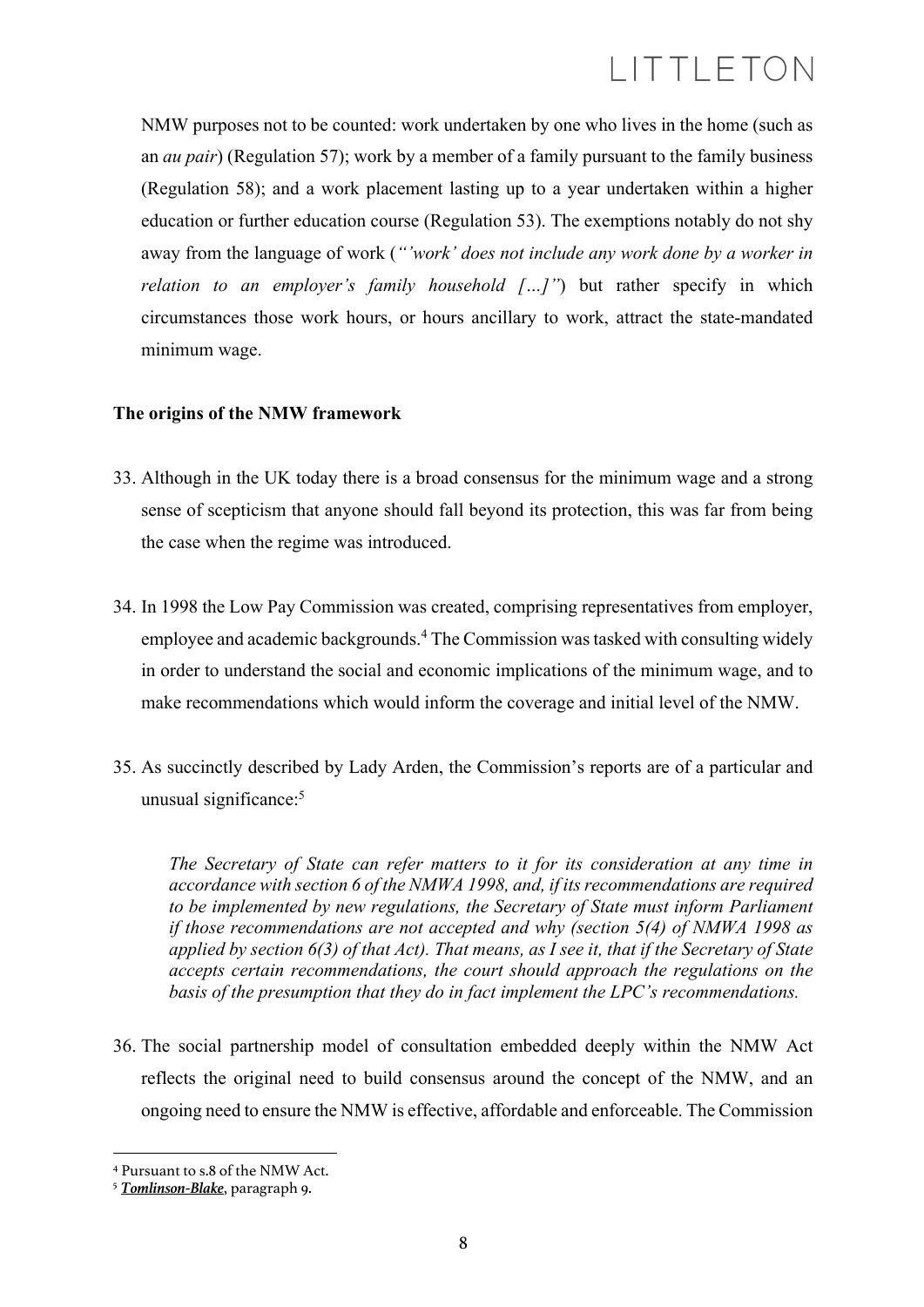noted that *"the idea of a National Minimum Wage has for many years been subject to fierce political debate in the UK"*, but that having completed their work *"despite our different starting points, we have reached unanimous agreement on issues which, until recently, would have proved impossibly controversial".*<sup>6</sup>

37. Read in the context of its inception, the notion that only some hours of what most would recognise as work count for NMW purposes is less surprising than it may originally seem: the purpose of the legislation was not to extend blanket protection without exception, but to strike a careful balance taking into account competing needs and interests.

### **The NMW framework**

38. The NMW was introduced by the NMW Act. Section 1(1) provides:

*A person who qualifies for the national minimum wage shall be remunerated by his employer in respect of his work in any pay reference period at a rate which is not less than the national minimum wage.*

- 39. In order to accommodate the wide variety of payment structures, periods and practices, the NMW Act and the Regulations made under it set out a flexible framework.7 Ultimately, one must compare an hourly rate against the hourly NMW. Given that most are not paid on a simple hourly rate the NMW Act provides for different mechanisms for identifying the work in question and the pay in question and calculating the hourly rate from the two. Regulation 7 provides that the calculation to be undertaken is to divide *"remuneration in the pay reference period"* by *"hours of work in the pay reference period"*. 8 The key question here is not *"what is work"* but *"what are the hours of work*": which hours count?
- 40. The answer to this question will depend significantly on the type of work the individual is carrying out. This relates not to the kind of activity carried on by the worker, but to the way in which the worker is paid:
	- a. **Salaried hours work:** The worker is paid a salary calculated on an annual basis;<sup>9</sup>

<sup>6</sup> First Report of the Low Pay Commission, 1998, Foreword, paragraphs 1 and 9.

<sup>7</sup> References in this paper are to the 2015 National Minimum Wage Regulations.

<sup>&</sup>lt;sup>8</sup> The pay reference period is governed by regulation 6, and the calculation of pay in respect of that reference period by regulations 8-16.<br><sup>9</sup> Regulation 21 (formerly Regulation 4 of 1999 Regulations).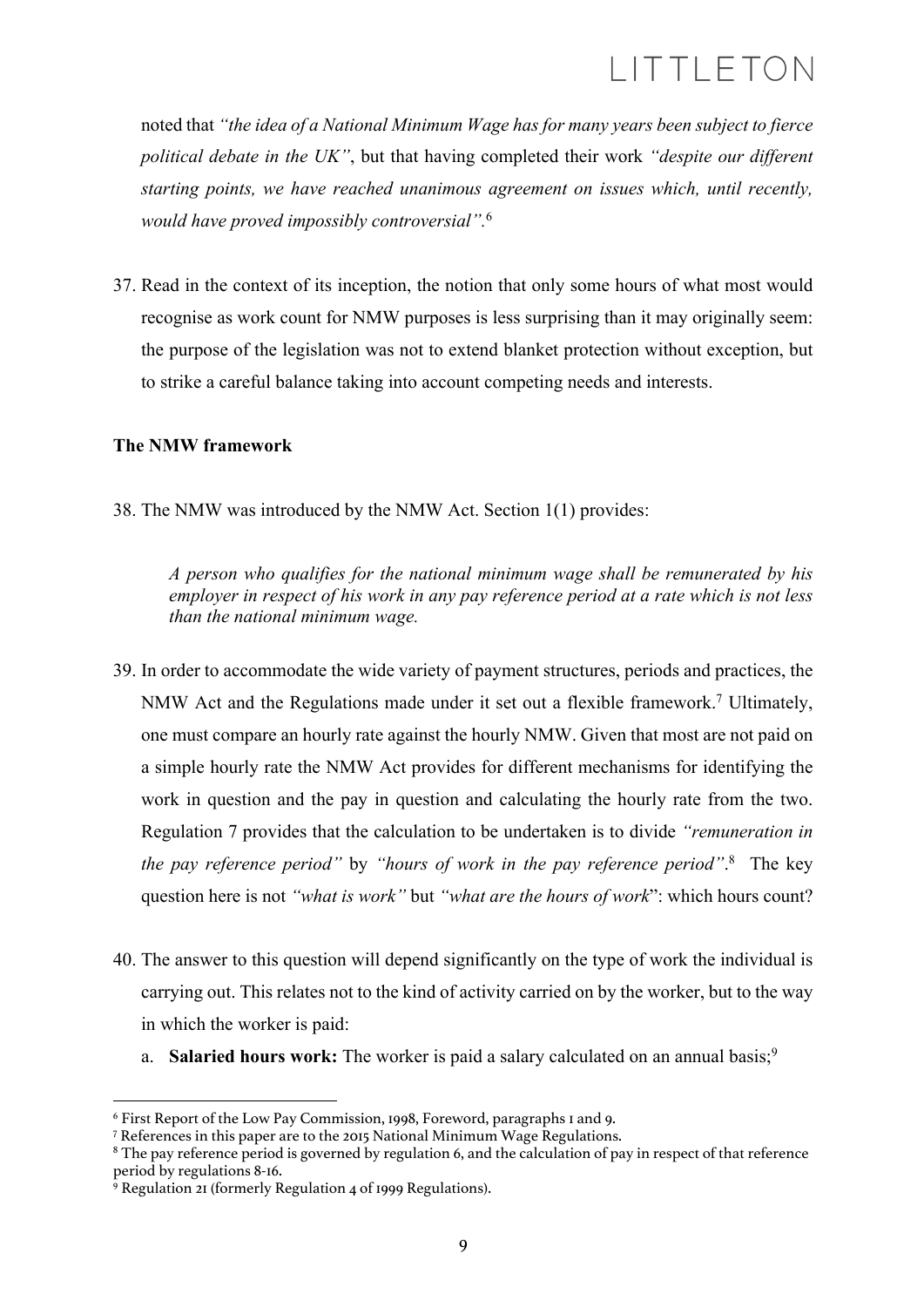- b. **Time work**: The worker is paid by reference not to a salary but to a set number of hours:<sup>10</sup>
- c. **Output work**: Work other than time work for which the worker is paid by reference to output; $^{11}$  and
- d. **Unmeasured work**: <sup>12</sup> Work which is not time, salaried or output work.
- 41. This feature of the NMW regime is a practical one: payment arrangements are complex and varying. Any system which needs to deal with salary, day rates, benefits in kind, bonuses, commission, uniform allowances, and the many and varying other features of modern working relationships, and apply to them the common comparator of the minimum wage, must have a way of taking into account the different forms and structures of payment and rendering them comparable.
- 42. These categories are, however, not just means of facilitating a calculation. In many cases the category into which a worker falls in respect of particular work will make a significant difference to the outcome of that calculation. $13$
- 43. One of the most significant examples of this difference relates to availability for work. Hours of actual work count for NMW purposes whichever category of work is in question. In the realm of salaried and time work, a worker is also entitled to the NMW in respect of hours spent available for work (subject to significant carve outs including for home working and sleep-in shifts, as considered in *Mencap*). In the realm of output work or unmeasured work (the category of work in the *Uber* case), hours of availability do not count: a worker is only entitled to the NMW for hours of actual work.

#### **Sleep-in Exemption**

44. In *Mencap* and joined appeal *Shannon v Rampersad and another*, the Supreme Court considered the application of the sleep-in exemption applicable to salaried work and time work (applying the 2015 Regulations in *Mencap* and 1999 Regulations in *Shannon*).

<sup>10</sup> Regulation 30 (formerly Regulation 3).

<sup>&</sup>lt;sup>11</sup> Regulation 36 (formerly Regulation 5).

 $12$  Regulation 44 (formerly Regulation 6).

<sup>&</sup>lt;sup>13</sup> A worker may fall within different categories in respect of different work; for example, the Claimant in *Tomlinson-Blake* was engaged in time work (overnight, the shifts that were the subject of the appeal) and salaried work (in respect of her daytime work).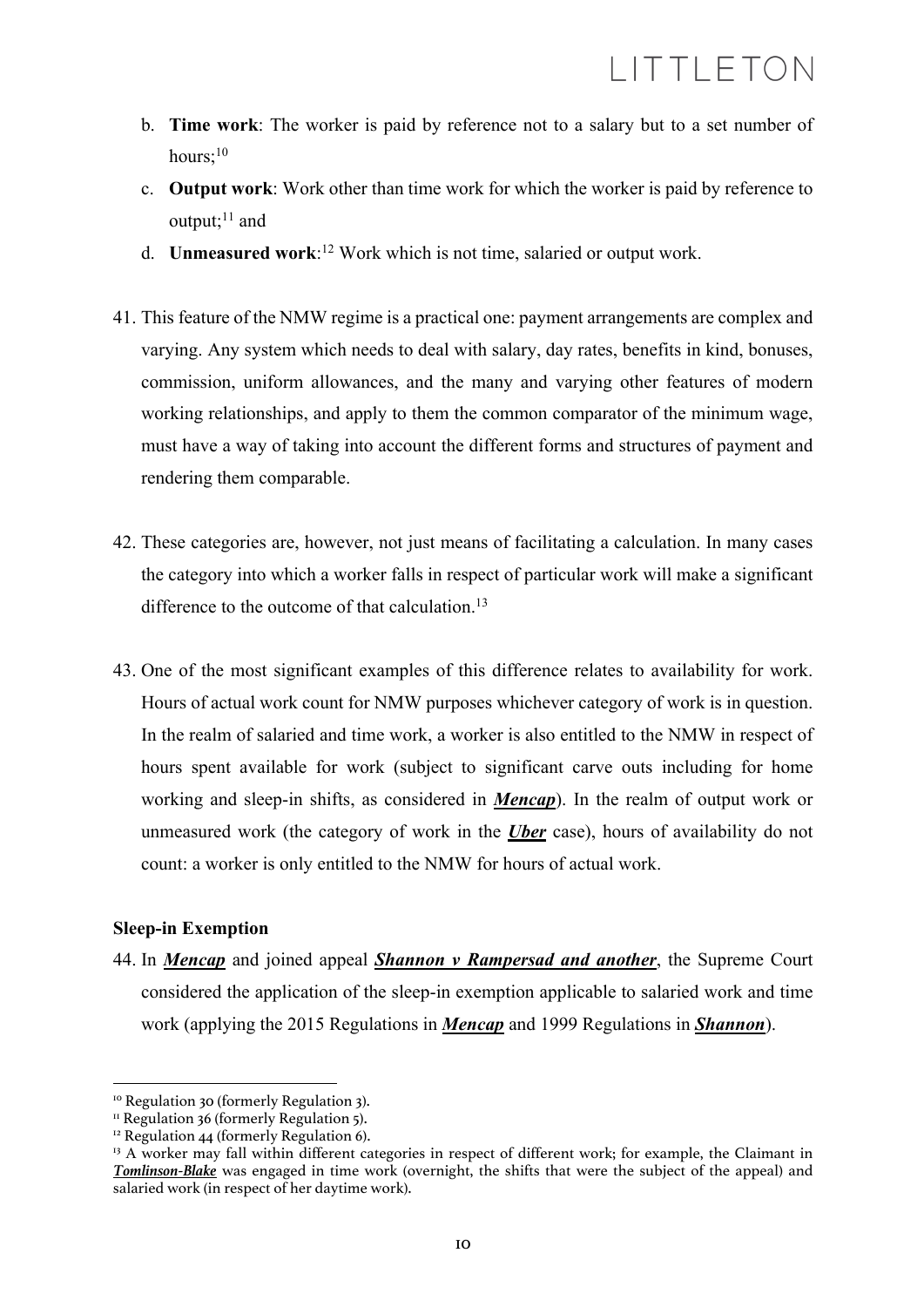45. Regulation 32 of the 2015 Regulations contains the deeming provision by which hours of availability count in respect of time work (sub-paragraph (1)) and the exclusion of sleepin shifts from that deeming provision (at issue in *Mencap*) (sub-paragraph (2)):

*(1) Time work includes hours when a worker is available, and required to be available, at or near a place of work for the purposes of working unless the worker is at home.* 

*(2) In paragraph (1), hours when a worker is "available" only includes hours when the worker is awake for the purposes of working, even if a worker by arrangement sleeps at or near a place of work and the employer provides suitable facilities for sleeping.*

- 46. If a worker is by arrangement sleeping at a place of work within the definition in subsection (2), he or she is not included in the definition of available for work. The appeal in *Mencap* turned on whether the sleep-in worker qualified as performing time work by the other available route: actually working, as opposed to simply being available for work.
- 47. In considering this question, Lady Arden again noted the need to be specific as to the question being posed: *"not all activity which restricts the worker's ability to act as he pleases is work for the purposes of the NMW but that does not mean that it may not be work for some other purpose. However that may be, the statutory question in these appeals is not primarily whether he is working but: how are his hours of work to be determined for NMW purposes"* (para 37). The court openly notes that the Regulations refer to the hours to be *"treated"* as worked, signalling that they may produce a counterfactual result: *"it underscores that the rules […] may not accord with reality and that there will be occasions when hours are not treated as hours worked for the purpose of the regulations even though a different number of hours might have been determined to be worked in the absence of that provision".*
- 48. As set out above, the court noted that the initial report of the Low Pay Commission, on a specific statutory footing, was an aid to construction. The court took particular assistance from the following recommendation: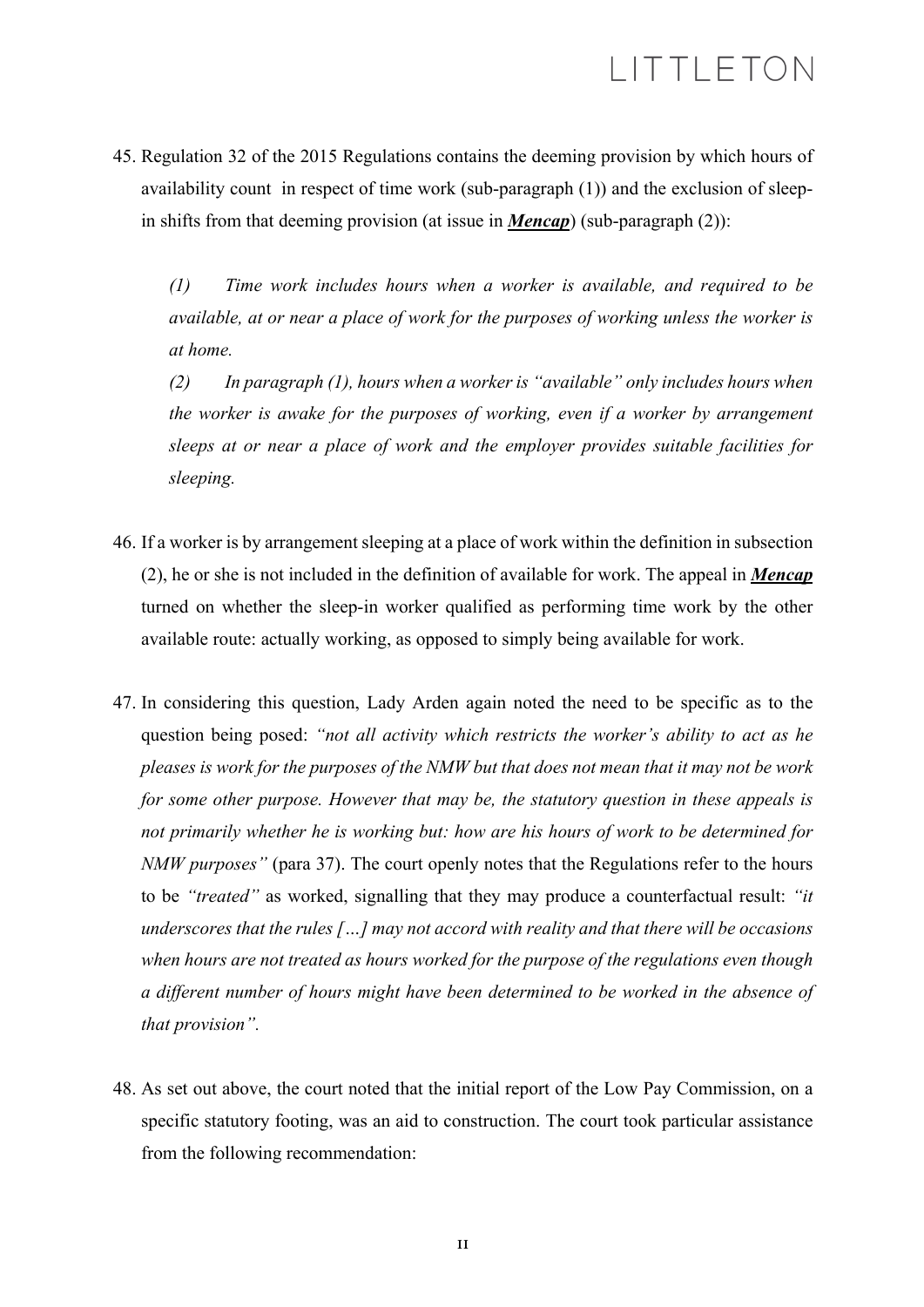*For hours when workers are paid to sleep on the premises, we recommend that workers and employers should agree their allowance, as they do now. But workers should be entitled to the National Minimum Wage for all times when they are awake and required to be available for work* (para 4.34)

- 49. It was the express sleep-in provision within Regulation 32 which was determinative of the Claimant's appeal in *Mencap*. The court was not, as one might think from some commentary, engaged in a value judgment as to the role of the care worker. Likewise, the sleep-in provision explains the difference in outcome that many have noted between this case and *Uber*: *Uber* was simply not a sleep-in case, so the provision that was determinate in *Mencap* was entirely irrelevant.
- 50. Notably, there is no sleep-in provision within the output work or unmeasured work categories. It is difficult to envisage how the issue of sleeping on shift would arise in respect of output (piecework) work (where the relevant unit is not time at all), but it can arise and has arisen in relation to the residual category of unmeasured work. In *Walton v Independent Living Organisation Ltd* [2003] ICR 688, the court considered the position of a carer who was required to be on hand 24 hours a day to assist her client, but whose active duties took up an average of 6 hours and 50 minutes per day. As on the facts found by the tribunal, this was an unmeasured work case, and so only actual work counted. The Court of Appeal (including Arden LJ as she then was) held that Miss Walton was not continuously performing her contractual duties during her 24 hour a day shifts, and instead was only available for work during that time. In the absence of a deeming provision, such time did not count.

#### **Home working exemption**

- 51. The other significant carve-out from the availability provisions, relating to both salaried and time work, is *"unless the worker is at home"*. Across each of those categories and unmeasured work, the only question to be asked in relation to the individual working at home is whether they are actually working: hours of availability do not count.
- 52. This rule had been considerably softened by the decision in *British Nursing Association v Inland Revenue* **[2003] ICR 19**. That case concerned workers who worked a night shift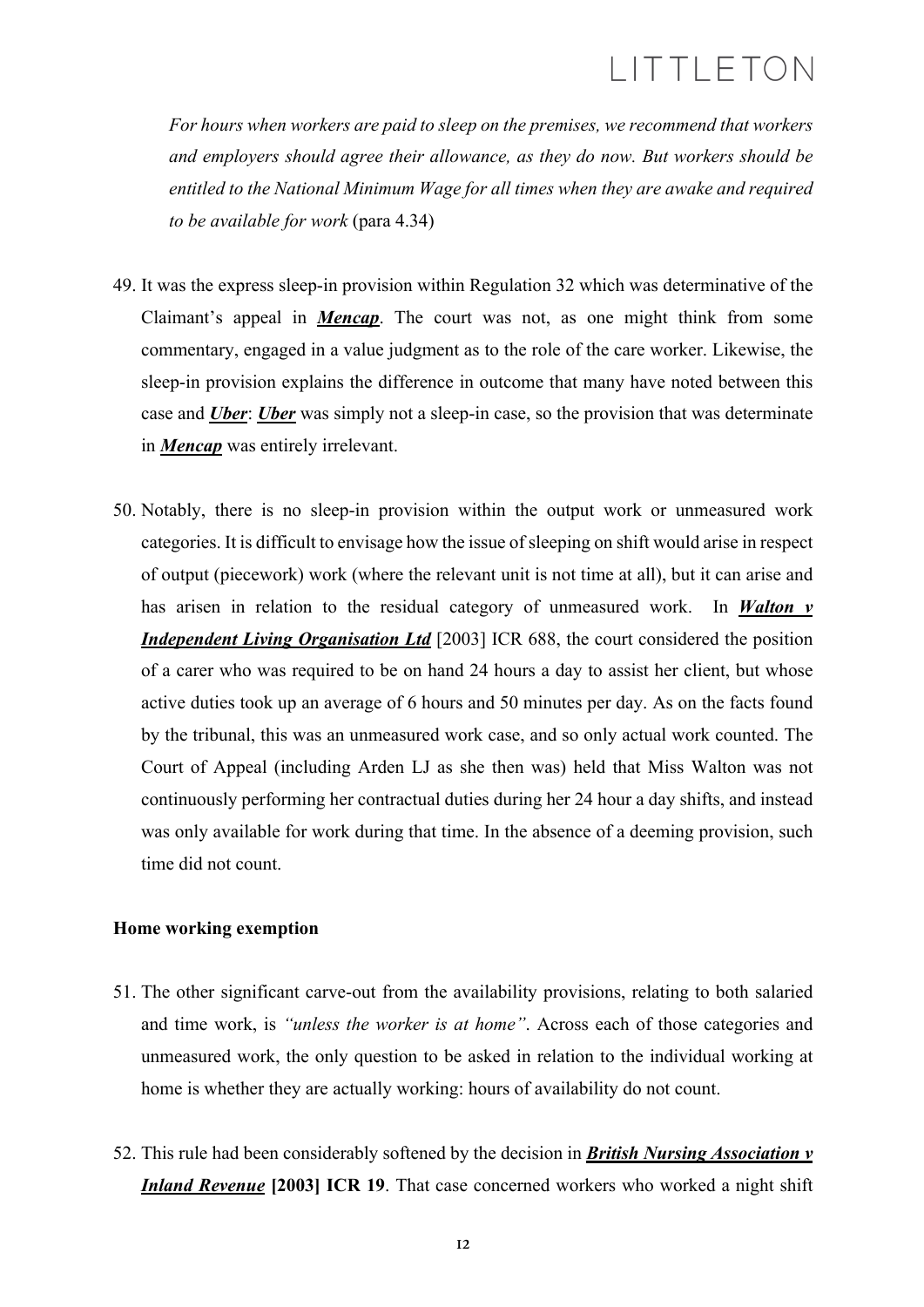from home answering the telephone. Between calls they were entitled to do as they pleased, including to sleep, and in the middle of the night were frequently able to sleep for an extended period. The employment tribunal made, and the Court of Appeal upheld, a finding that the workers were in fact working during this entire period. This effectively avoided the difficulties posed by the home working carve out in the availability provisions, even though on the face of the facts the availability provisions would seem highly relevant here, by going straight into the category of actual work (in which home working makes no difference).

- 53. The Supreme Court in *Mencap* held that the tribunal was not entitled to make that finding of actual work, and overruled *British Nursing*. The panel differed on how far they wished to give guidance on the correct approach to such a case, given that these were not the facts of *Mencap* (where the Claimant was not at her own home). There was, however, a clear direction by Lady Arden (see paras 56-62) that the court in *British Nursing* fell into error by ignoring the availability provisions and not looking at the regulations as a whole. In effect, the definition of *"work"* should not be manipulated to bring into scope hours which on the face of the regulations do not count (in this instance because hours of home working are specifically excluded from the availability provision).
- 54. Lady Arden and Lord Kitchin emphasised, as had Underhill LJ in the Court of Appeal below, that this does not mean that time spent between tasks of an intermittent nature will always fall outside the protection of the NMW; even having a nap between tasks will not necessarily be inconsistent with a finding of actual work (see paras 57 and 99): this will depend on the facts.
- 55. Clearly there is scope for considerable argument here as to when intermittent work becomes availability for work and when a nap becomes a sleep-in shift. No doubt tribunals will have to grapple with these issues and others when determining the question of whether any individual is, on the facts, working. It remains to be seen whether and how the law will give employers and employees any degree of predictability: it would surely be unsatisfactory for the question of whether minimum wage is payable for a shift to depend upon for example how many calls come in during that shift, something that neither employer nor employee can know in advance or necessarily control.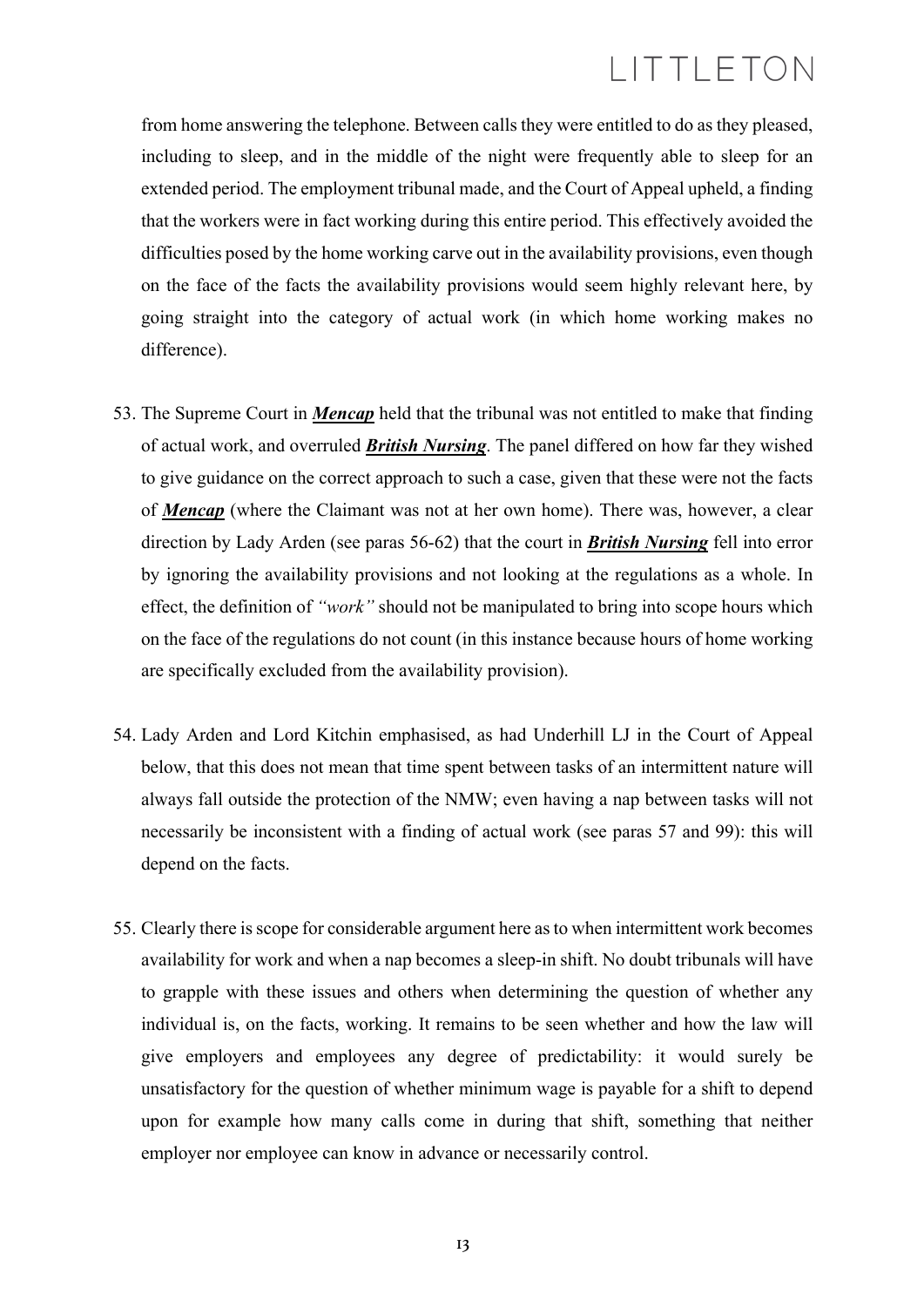56. In the present circumstances, where may have been forced to work from home by the pandemic, tribunals will no doubt be reluctant to find them not entitled to the NMW by virtue of being at home. We may well see tribunals moving towards an expanded definition of *"work"* akin to that in *British Nursing* in order to bring these workers within the remit of the regulations. However, it seems unlikely, following *Mencap*, that such developments would survive appellate scrutiny in the longer term: tribunals must focus on the wording of the statute in the round, and the regulations expressly carve out from their protection those who are available for work at home.

#### **The concept of work: surprisingly unimportant**

- 57. The concept of work, then, is not as crucial to the NMW framework as one might expect. By operation of the categorisation and deeming provisions, some hours of work will not count, and some non-working hours will count. Hours most people would recognise to be hours of work do not always neatly map on to hours for which a state mandated minimum wage is payable.
- 58. Recent litigation has focused on this mismatch, and in areas such as sleep-in shifts has sought to close this gap by expanding the remit of the concept of work itself under the regulations.
- 59. Notably, there is no specific definition of work for NMW purposes. Perhaps for this reason, arguments as to what should qualify as work have often been made on a principled, moral basis, focusing on factors unquestionably relevant to the issue of working time.
- 60. These arguments are of course important, particularly for those who seek to urge Parliament to change the law to bring sleep-in workers (and perhaps also those available for work at home) within the protection of the NMW. When bringing or defending cases under the present legal framework, however, such arguments have tended to be less powerful than those grounded in a thorough and holistic understanding of the wording of the regulations.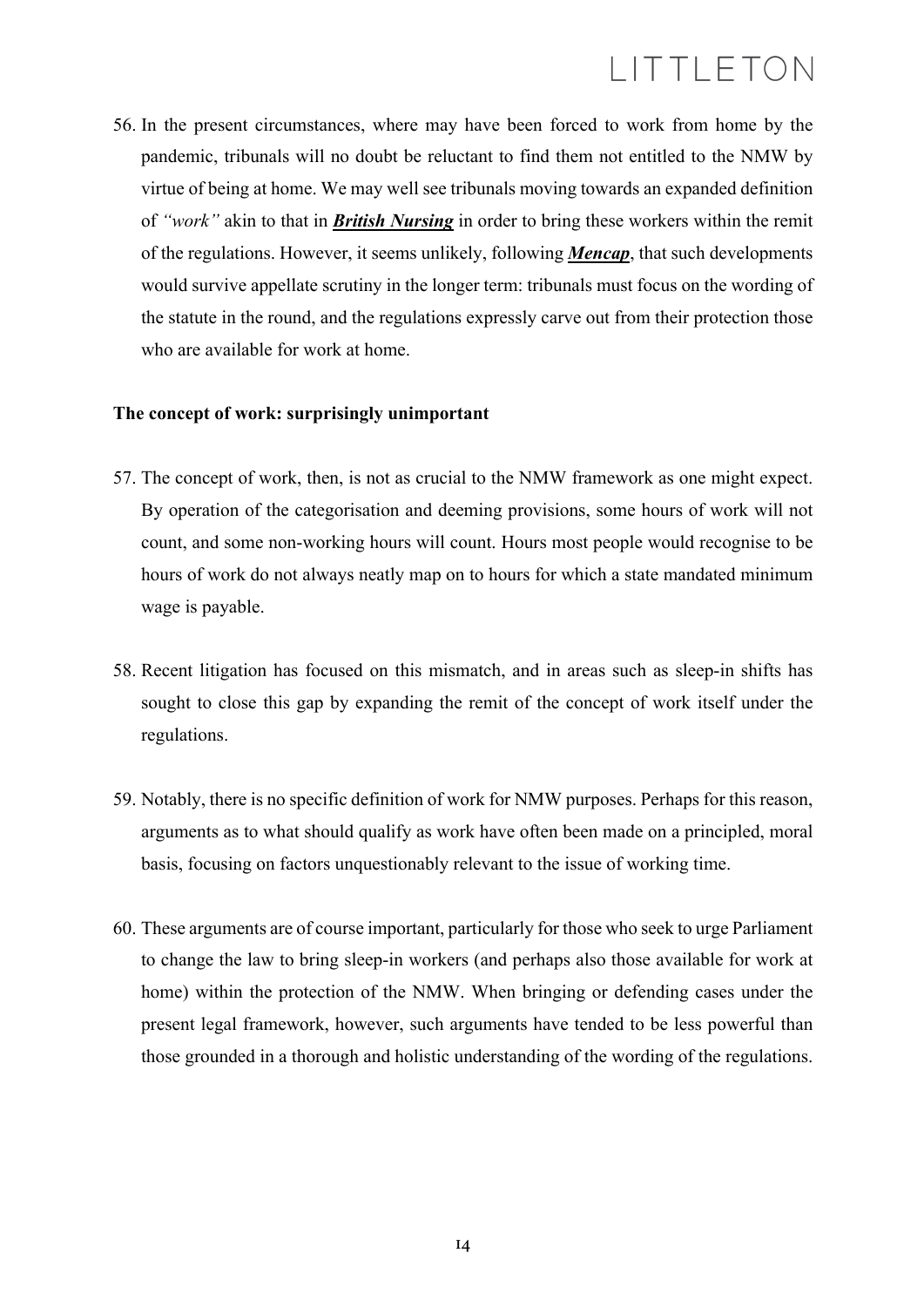#### **Categorisation: surprisingly important**

- 61. One particularly and increasingly important area to understand is the categorisation of work (salaried, time, output, or unmeasured) and the significant difference this makes. In particular, as set out above, hours of availability for work (subject to exceptions) only count as work in the realms of salaried or time work. As such, in the increasing number of cases where availability for work is relevant (whether waiting at a computer to answer customer queries, waiting in a car to pick up passengers, waiting to answer phone calls, or being on standby to assist a client), categorisation will be crucial.
- 62. As noted in *Walton*, the decision as to the applicable category of work is a fact-sensitive one for the tribunal and will not be lightly disturbed by an appellate court (para 31):

*The correct approach is to look at all the facts including the type of work that is involved and then to ascertain whether the worker is paid by reference to the time for which the worker works or by reference to something else. That is a decision which is for the Tribunal to make. They see the witnesses and decide the facts.*

- 63. This tendency is borne out in recent authority: in each of *Walton*, *Uber* and *Mencap*, appellate courts were invited to reconsider the categorisation of the work in question but declined to do so, and upheld the finding of the tribunal as to the applicable category.
- 64. Given the importance of categorisation and the difficulty of seeking to change category after the event, legal advisors would be well advised to treat this issue with particular care. A thorough assessment of category will need to be made at the outset of litigation. This should be informed by the relevant information and underlying documentation, rather than organisational assumptions or vague instructions as to how payment relates to work. Categorisation of work is an area ripe for selective concessions, as it will rarely be the case that there are sensible arguments for all four categories being in play, but concessions in this area need to be taken as seriously as in any other area of law.
- 65. The issue of categorisation is also one employers can sensibly have regard to long before the prospect of litigation. An employer can only be confident of their NMW calculations if they are confident in their categorisation. Given that the determinative factor is to what pay relates, employers are largely in the driving seat here. If there appears to be real scope for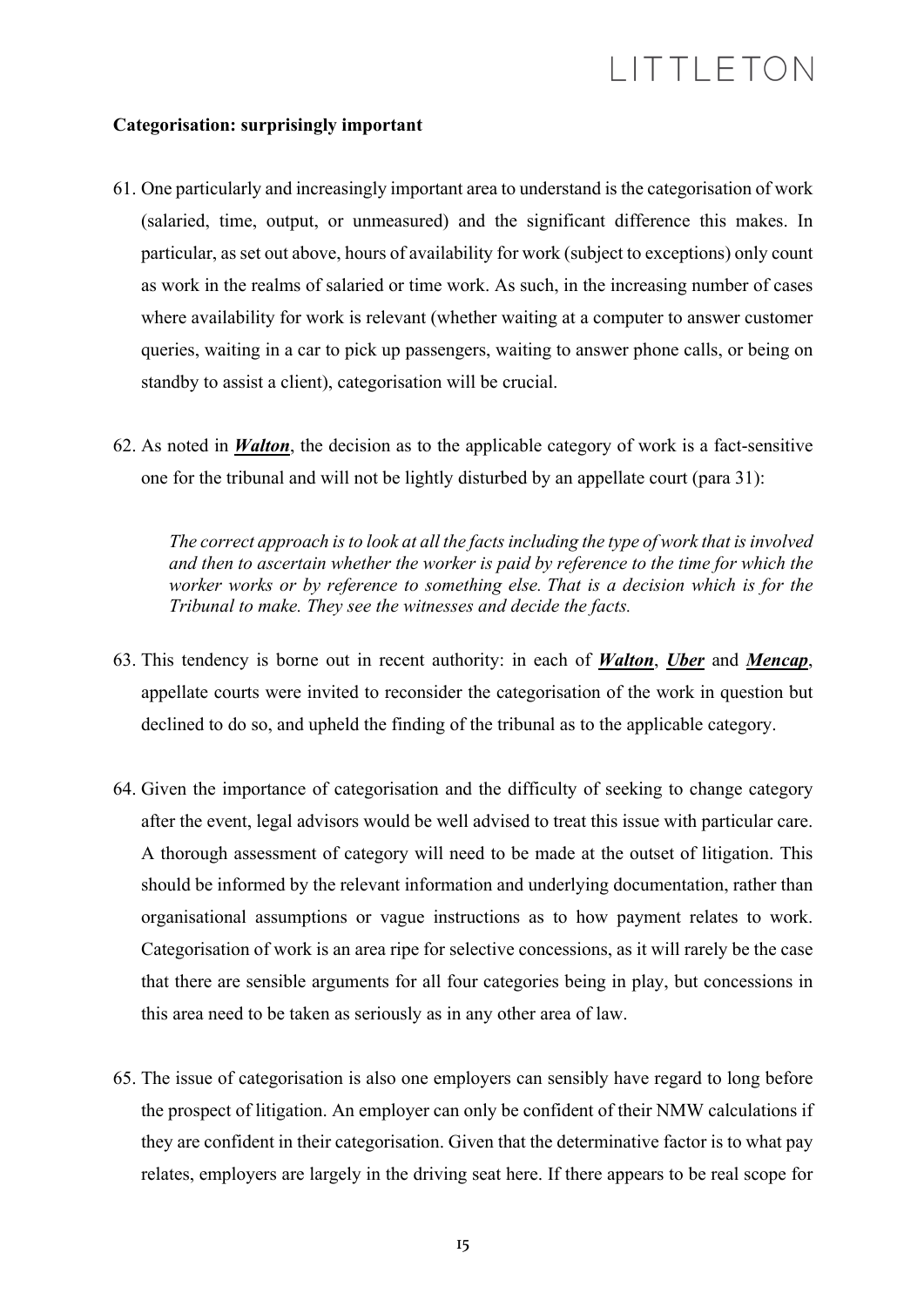uncertainty or argument about the category in play, employers can look to clarify or change their practices as appropriate to ensure lengthy and costly disputes are avoided.

### **Working Time Regulations**

- 66. In a post-Brexit world the Working Time Regulations 1998 **("WTR**") remain as yet unchanged and for the moment are to be read as being aligned with the Working Time Directive 93/104/EC (now consolidated as Directive 293/88/EC) (**"the Working Time Directive"**) which they were intended to implement, and thus with the existing case law of the CJEU. The most recent guidance on one aspect of the WTR on which we will focus is that of the CJEU in *D J v Radiotelevizija Slovenija* [2021] IRLR 479 C-344/19 post-dates the transition period and thus is a matter of guidance rather than binding obligation on the domestic Court*.*
- 67. The key issue with the WTR is to identify the time when one is working, and this is contrasted with non-working time which is rest time. The CJEU has made clear, most recently in **DJ**, that any period of time falls to be classified as working time or rest time, there is no intermediate category.

### **WTR and NMW Contrasted**

- 68. However, this is a classification for health and safety purposes and there is no obligation to be paid for working time under the WTR. The starting point will be what the contract of employment provides as to payment, see *Thera East v Valentine* [2017] IRLR 878*, EAT*. NMW is concerned with the determination of required payment of NMW but only for hours of work as determined as work for the purposes of NMW. This is not the same as work under the WTR.
- 69. The WTR were not before the Supreme Court in *Mencap* and one can only speculate, but for the reasons explored below it seems likely that that the entire duration of the 'sleep in' shift would be work for the purposes of WTR.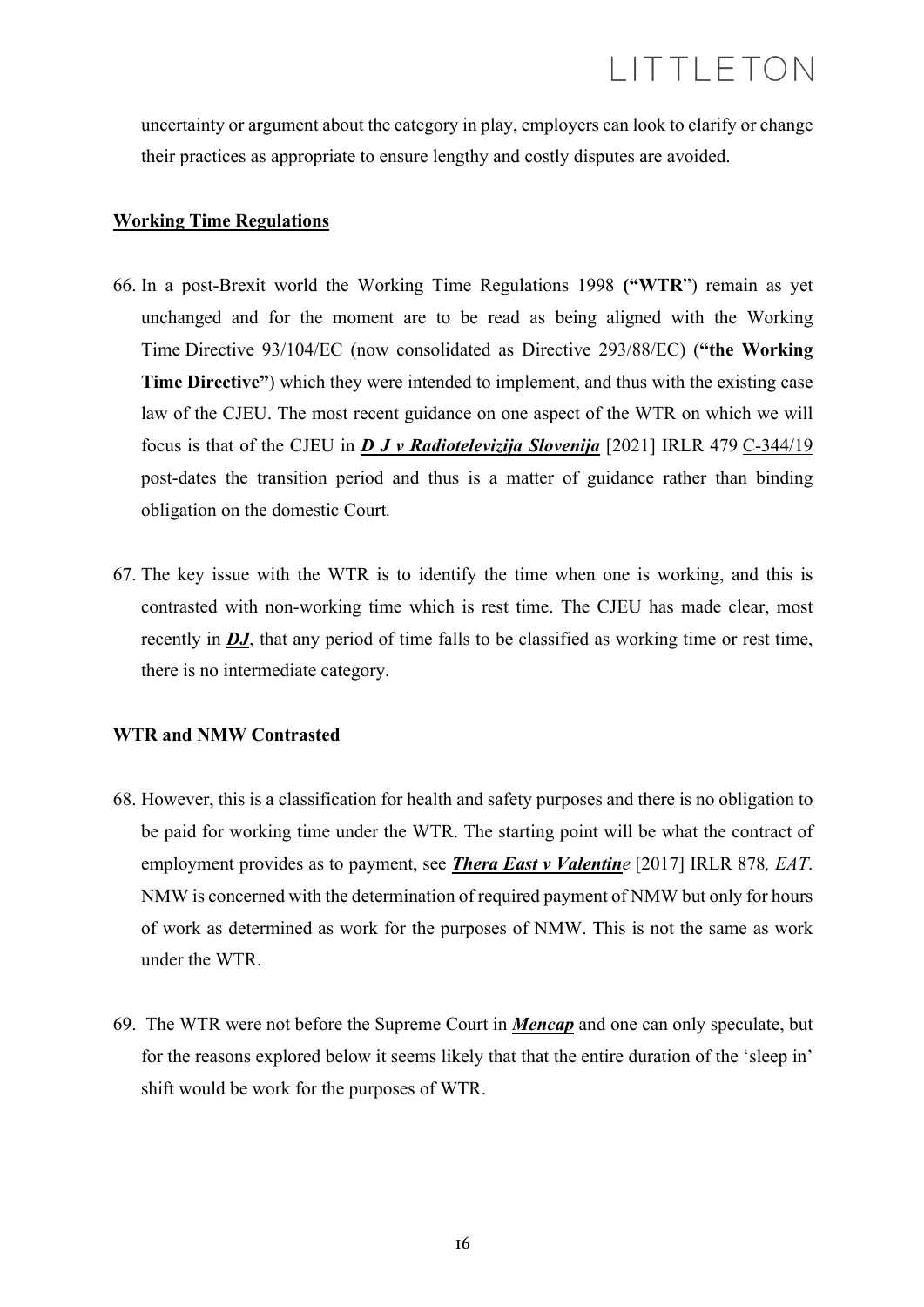70. The WTR were before the Supreme Court in *Uber*, and much of the commentary on the case has focused on the status of the test of whether someone is a worker. These issues become slightly fused at para 123 where Lord Leggatt said:

*The Working Time Regulations 1998 and the National Minimum Wage Regulations 2015, SI 2015/621 each contain provisions for measuring working time. But before those provisions are applied, it is necessary to identify the periods during which the individual concerned is a 'worker' employed under a 'worker's contract' so as to fall within the scope of the legislation.*

71. With respect this seems a little surprising as it seems to suggest that there may be periods when an individual is not a worker for the purposes of the WTR. That would not appear to be the correct analysis as rest time, the only opposite to working time, would still involve the individual being a worker, but not at that point working.

### **Work Under the WTR**

72. As distinct from the NMW, working time has a definition under Reg 2 of the WTR which in turn defines work (this is drawn directly from art 2 of the Directive):

*'working time', in relation to a worker, means—*

*(a) any period during which he is working, at his employer's disposal and carrying out his activity or duties, (b) any period during which he is receiving relevant training, and*

*(c) any additional period which is to be treated as working time for the purpose of these Regulations under a relevant agreement;*

*and 'work' shall be construed accordingly;*

- 73. There are then three forms of work, including training and, with a parallel to the NMW, deemed work periods of time which are to be treated as working time and thus work.
- 74. The core definition under (a) has two elements: the period of time has to be firstly one during which the worker is working at their employer's disposal and secondly the period of time has to be over which the worker is carrying out their activity or duties. Being at an employer's disposal is not of itself sufficient unless the worker can also be said to be carrying out the employer's activities or duties.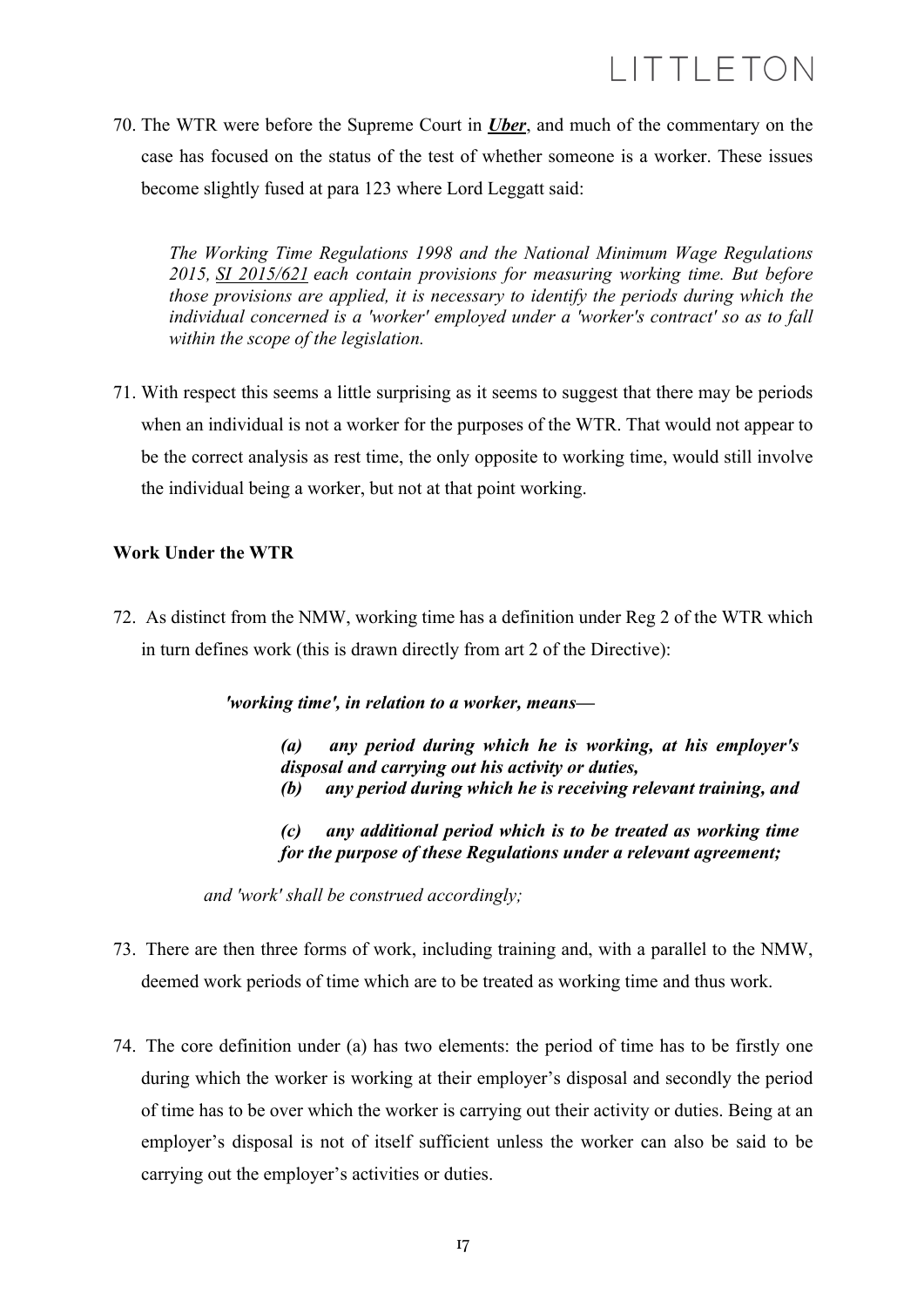- 75. That brings into question a number of areas over which it is open to question whether the worker is engaged in work, including:
	- a) Being "on call", at home or elsewhere; and
	- b) Travelling to and from the location of work, in particular when travelling from home.

### **"On Call"**

76. The tension with NMW is apparent with the issue of being "on call". This is evident from a comparison of the facts in *DJ v Radiotelevizija Slovenija* [2021] IRLR 479 with those in, for example, *Mencap*.

### **The Facts of DJ**

- 77. DJ's place of work was rather inconveniently on the tops of mountains in Slovenia, he was a technician in a transmission centre. These locations were not all close to his home and not always easily accessible. He therefore had to stay in the location and there were accommodation facilities. When not "working" he was able to rest in the accommodation provided.
- 78. A shift pattern operated and DJ worked either a 6am to 6pm shift or a 12pm to midnight shift. Outside the shift hours DJ could relax in the accommodation. In terms of remuneration DJ was paid on the basis of 12 hours of the normal shift. Six hours of the remaining time was treated as rest time and was not paid. There were then six hours of what were regarded as "stand by" time. During this period DJ was free to leave the transmission site and the accommodation, although it appears that it would not have been practicable to have gone home*.* DJ had to be contactable during this six hour period and had to be able to return to the transmission site within an hour. For the standby period DJ was paid 20% of normal pay but was paid at normal rate for any time actually called on.
- 79. DJ claimed, not least because there were limited recreational options near the transmission centre on top of the mountain, that the reality was that the entire 24 hour period was spent on the site. The claim that was brought was that the "standby" period of six hours should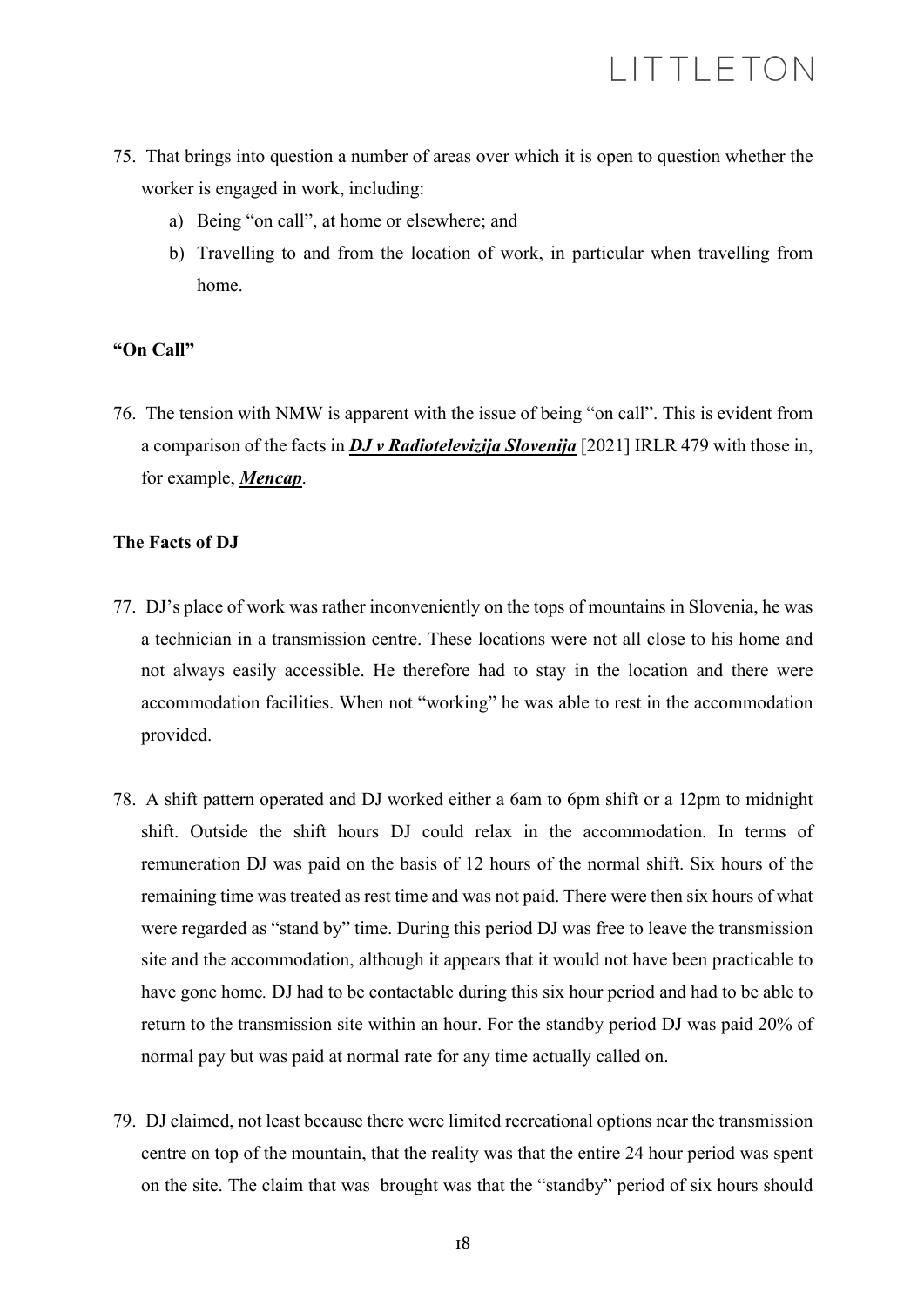be paid as overtime, as although there was no actual obligation to remain at the transmission centre the practical reality was that workers did by reason of its location.

- 80. The claim was brought on the Slovenian provision giving effect to the Directive which provided that, Article 142 of the Zakon o delovnih razmerjih (Law on employment relationships) of 5 March 2013,
	- *(1) Working time shall be the actual working time and break time in accordance with Article 154 of this Law, and the time of justified absences from work according to the law and the collective agreement or to a general regulatory act.*
	- *(2) All time during which workers work, which is to be understood as meaning the period in which the worker is at the disposal of the employer and fulfils his employment obligations under the contract of employment, shall constitute actual working time.*
	- *(3) Actual working time shall form the basis for calculating labour productivity.*
- 81. Other provisions of Slovenian law stipulate rates of pay for public workers if on "stand by" rather than working.
- 82. The claims were unsuccessful before the lower Slovenian Courts and the appellant court referred the following questions to the CJEU:
	- *'(1) Must Article 2 of Directive 2003/88 be interpreted as meaning that, in circumstances such as those in the case in the main proceedings, periods of stand-by time [according to a stand-by system], during which a worker who works at a radio and television transmission centre must, during his or her free periods (when his or her physical presence at the workplace is not necessary), be contactable when called and, if necessary, be at his or her workplace within one hour, are to be considered working time?*
	- *(2) Is the definition of the nature of [stand-by time according to a stand-by system], in circumstances such as those of the present case, affected by the fact that the worker resides in accommodation provided at the site where he or she performs his or her work (radio and television transmission centre), since the geographical characteristics of the site make it impossible (or more difficult) to return home ('within the locality') each day?*
	- *(3) Must the answer to the two preceding questions be different where the site involved is one where the opportunities for pursing leisure activities during free time are limited on account of the geographical characteristics of the place or where the worker*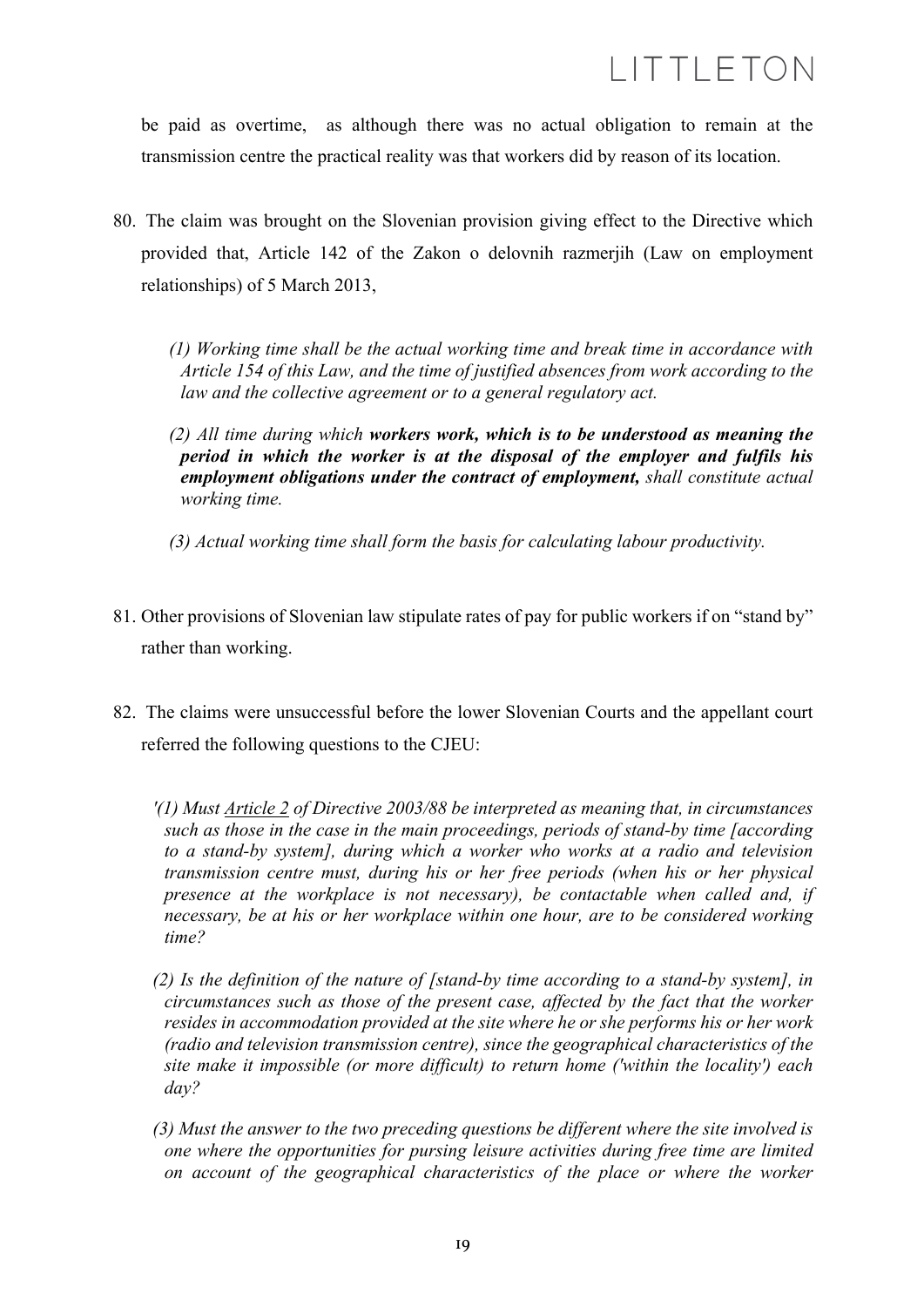*encounters greater restrictions on the management of his or her free time and pursuit of his or her own interests (than if he or she lived at home)?'*

- 83. In approaching the answer to that question the CJEU reiterated the Health and Safety objective underlying the Directive and in particular the limitation on maximum working hours and the requirements for weekly and daily rest periods. They also reviewed the existing case law on the issue of whether "on call" time was working time.
- 84. As noted the above the CJEU restated that a period of time is either working time or rest time, there is no intermediate time. Whether someone is travelling or on standby the question is whether that is working time, if not it is a rest period, there is no intermediate category, see *Federación de Servicios Privados del sindicato Comisiones obreras (CC OO) v Tyco Integrated Security SL*, C-266/14, EU:C:2015:578, [2015] IRLR 935, [2015] ICR 1159.
- 85. Activities are not a requirement of working time under the Directive. So as the CJEU noted:

*Workers undertaking periods of stand-by time undertaken at places of work which were separate from the workers' residence, in which case the decisive factor for finding that the elements that characterise the concept of 'working time' for the purposes of Directive 2003/88 are present is the fact that the worker is required to be physically present at the place determined by the employer and to remain available to the employer in order to be able, if necessary, to provide his or her services immediately.*

- 86. See by way of example the doctors on call in *Sindicato de Médicos de Asistencia Pública (Simap) v Conselleria de Sanidad y Consumo de la Generalidad Valenciana***,** C-303/98, EU:C:2000:528, [2000] IRLR 845. This is the *Mencap* situation.
- 87. It is of course necessary to have an understanding of what is the "workplace" for these purposes and the Court described in these terms (para 35):

*It should be specified in that regard that the workplace must be understood as any place where the worker is required to exercise an activity on the employer's instruction, including where that place is not the place where he or she usually carries out his or her professional duties.*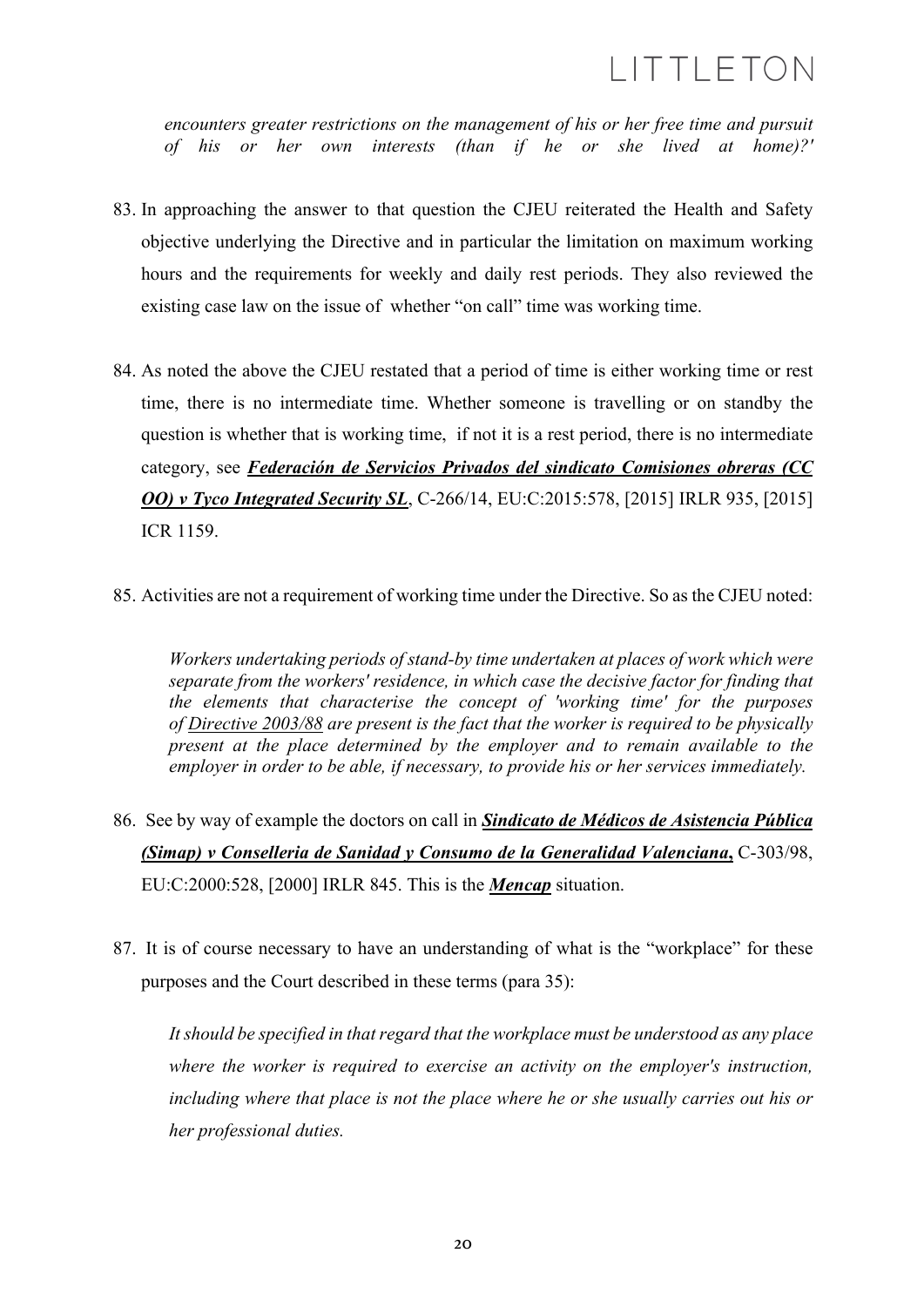- 88. Thus in a particular case this may be the worker's home, but it is not simply a matter of location but also constraint. The CJEU has previously held that working time may be a period of stand-by time where the worker is required to remain at his or her workplace and to be available to his or her employer and thus must remain apart from his or her family and social environment and has little freedom to manage the time during which his or her professional services are not required. This then is classified as 'working time', irrespective of the professional activity not actually having been carried out by the worker during that period. For example *Pfeiffer v Deutsches Rotes Kreuz, Kreisverband Waldshut eV***,** C-397/01 to C-403/01, EU:C:2004:584, [2005] IRLR 137, [2004] ECR I-8835, para 93; and *Dellas v Premier Ministre*, C-14/04, EU:C:2005:728, [2006] IRLR 225, [2005] ECR I-10253.
- 89. Further even if the worker can leave their "place of work:" this still may constitute working time where, having regard to the impact, which is objectively significant, the constraints imposed on the worker have on the latter's opportunities to pursue his or her personal and social interests are such as to render it working time. That differs from a period during which a worker is required simply to be at his or her employer's disposal inasmuch as it must be possible for the employer to contact him or her (see, to that effect, the judgment of 21 February 2018, **Ville de Nivelles v Matzak**, C-518/15, EU:C:2018:82, [2018] IRLR 457, [2018] ICR 869, paras 63–66). This was case of part time firefighters who were on call but who had to be at home, not their place of work, when on standby available to reach their place of work with 8 minutes. These constraints were sufficient to render that time to be working time. The degree of restraint meaning that the worker is not only at the employer's disposal but is also performing their duties.
- 90. Thus the issue become whether objectively whether the:

*constraints imposed on the worker are such as to affect, objectively and very significantly, the possibility for the latter freely to manage the time during which his or her professional services are not required and to pursue his or her own interests. Conversely, where the constraints imposed on a worker during a specific period of stand-by time do not reach such a level of intensity and allow him or her to manage his or her own time, and to pursue his or her own interests without major constraints, only the time linked to the provision of work actually carried out during that period constitutes 'working time"*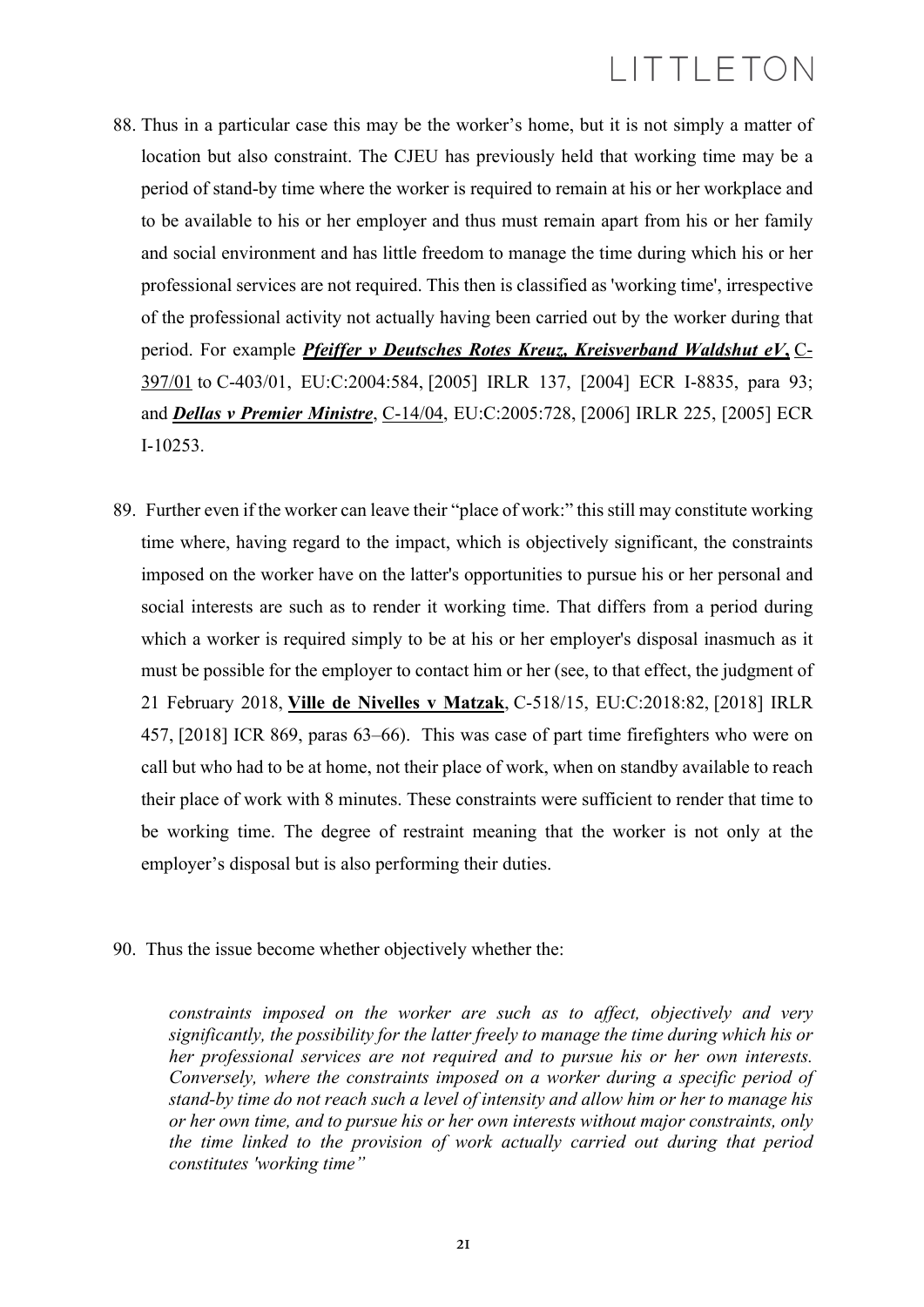- 91. The constraints on DJ were occasioned primarily by location in the sense that whilst it was possible to leave the site during the six hour stand by period, subject to the obligation to be able to return within the hour, there was nowhere to go. But the CJEU made clear that considering the constraints imposed, for the purpose of the objective assessment of whether it was working time, these were only those imposed by the law of the Member State, or a collective agreement or by the employer. Organisational difficulties, including natural factors or personal choice, are not brought into account. The distance between the normal place of work and the workers home is typically a matter of personal choice and is not brought into account. Thus the fact that one would not be able to get home in the "stand by" period did not make it "working time". Although the location of the place of work has implications for travel and whether travel time can, in some case, be considered to be "working time", see below.
- 92. Here the employee was not constrained to the workplace but it was also necessary to consider the degree of restraint imposed upon the worker by the period of time over which they had to return to the workplace. The fact that the employer makes available to the worker, owing to the particular nature of the workplace, service accommodation located at that workplace or in its immediate vicinity, does not constitute, in itself, a decisive factor for the purpose of classifying periods of stand-by time. In addition to considering the period over which the worker could be required to return to the work place the Court should consider, if possible, the average frequency of the actual services that are normally carried out by that worker during each of those periods of stand-by time. Thus the more often the worker is called upon to work during the standby period the more likely it is to be working time.
- 93. In the case of DJ drawing those threads together the CJEU's answer to the referred questions was as follows:

*Directive 2003/88 must be interpreted as meaning that a period of stand-by time according to a stand-by system, during which the worker is required only to be contactable by telephone and able to return to his or her workplace, if necessary, within a time limit of one hour, while being able to stay in service accommodation made available to him or her by his or her employer at that workplace, without being required to remain there, does not constitute, in its entirety, working time within the meaning of that provision, unless an overall assessment of all the facts of the case, including the consequences of that time limit and, if appropriate, the average frequency of activity*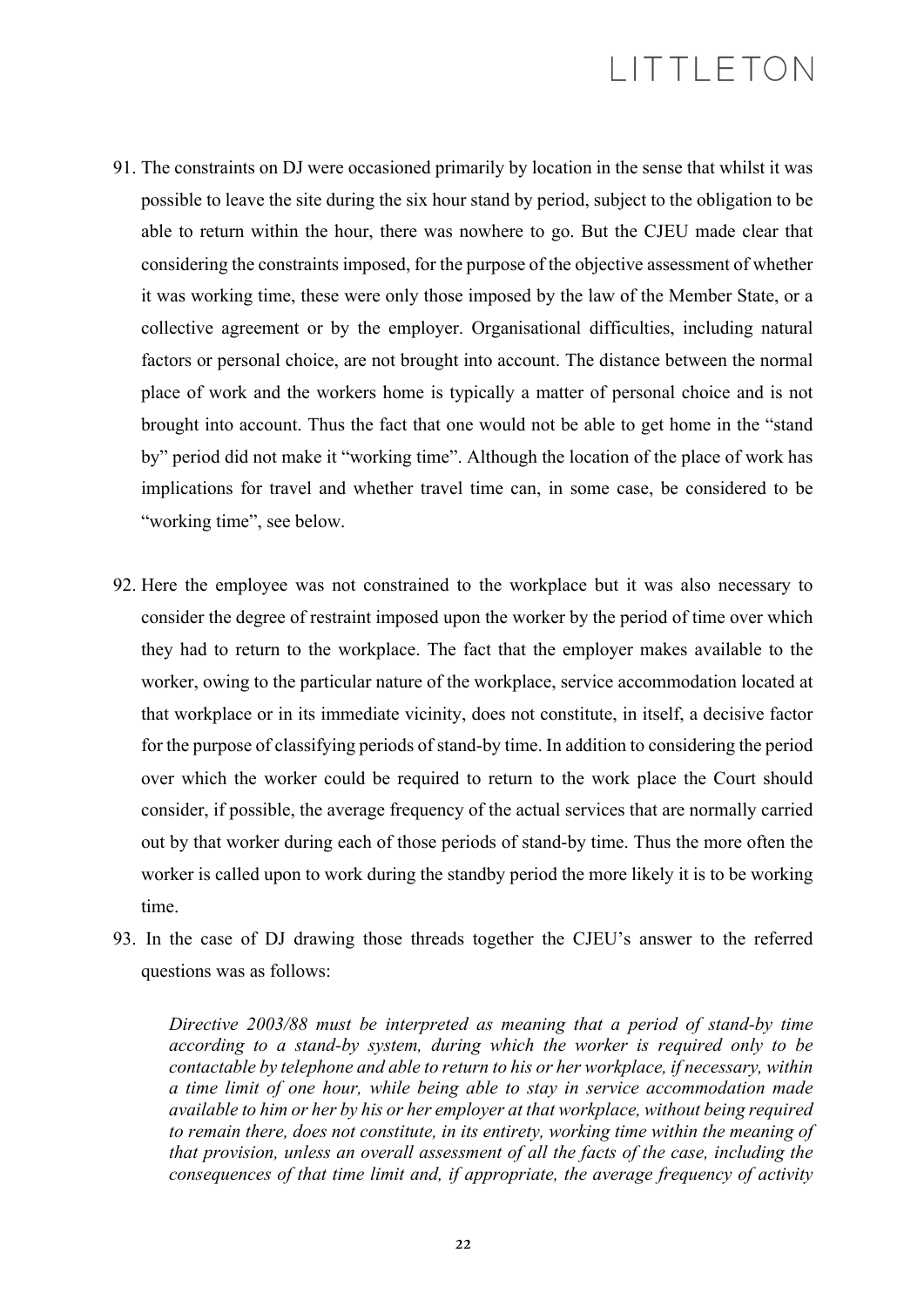*during that period, establishes that the constraints imposed on that worker during that period are such as to affect, objectively and very significantly, the latter's ability freely to manage, during the same period, the time during which his or her professional services are not required and to devote that time to his or her own interests. The limited nature of the opportunities to pursue leisure activities within the immediate vicinity of the place concerned is irrelevant for the purposes of that assessment.*

### **Travel**

- 94. Travel also featured in *Uber* in that it had been claimed that the period it took the Uber drivers to drive from their home to the area in which they could operate was working time but this was rejected by the Tribunal and was not the subject of the appeal before the Supreme Court.
- 95. Typically travel between home and the place of work will not be working time. If the place of work is fixed then the worker will have made an elective choice as to the location of their own home. Travel between work locations in performance of duties will typically be work time, unless there is a significant period of freedom, free from constraints which would constitute rest time.
- 96. Further if the place of work is not fixed then travel from home to the place of work may be working time. Thus in *Federación De Servicios Privados Del Sindicato Comisiones Obreras v. Tyco Integrated Security SI And Another* [2015] IRLR 935 the workers had no fixed place of work but carried out their work as technicians in the homes and businesses of clients, receiving the addresses they had to travel to on a daily basis by email. They drove to those locations using a company vehicle. The employer had calculated time only from the point at which they arrived at their first job to the conclusion of the last.
- 97. The CJEU held that the journey to and from the first and last site from the worker's home was a necessary means of providing the worker's technical services to those clients and thus in driving to the location the workers were carrying out their activities and duties and were at the employer's disposal, as it could change the order in which the workers visited customers and cancel appointments. This with the consequence that that during that travel period they were not able to use their time freely so as to pursue their own interests and they were therefore at their employer's disposal and it follows carrying out their duties.